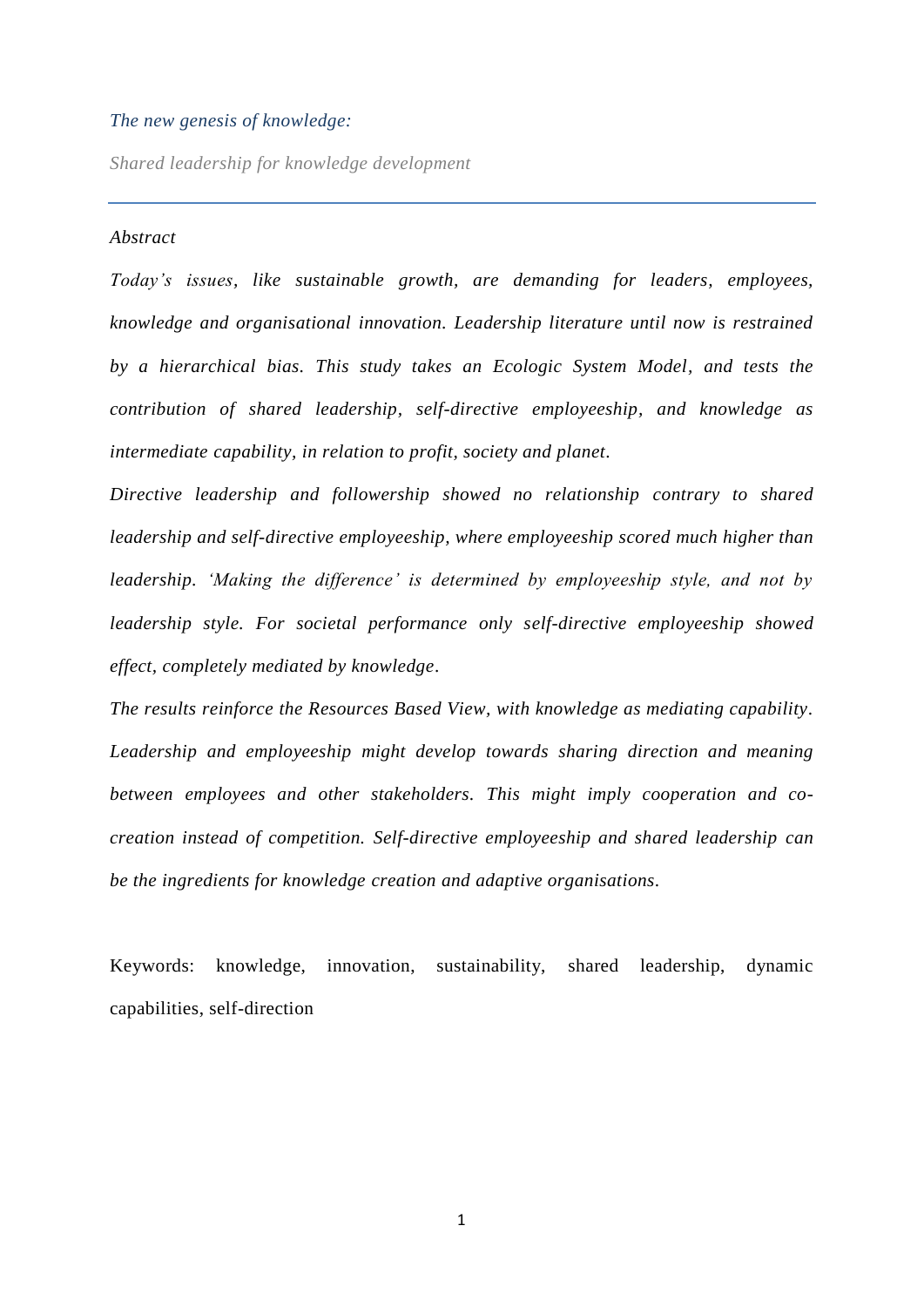### **1. Introduction**

How can organisations prepare for and adapt to the knowledge economy? Do organisations make the turn towards knowledge as one of their most important dynamic capabilities? Demands for organisations and for society are growing more and more complex and diverse, and require perhaps new knowledge and appropriate competences of leaders and employees. This study may give some direction to the development of leaders and employees and the creation of knowledge in order to contribute to performance of organisations.

Today's performance of an organisation needs to be measured by People, Planet and Profit as pointed out to be in the demand for integrated reporting and development in market requirements. Since the sixties we saw competition on price and cost efficiency, cooperation on quality in production, diversification and focus on service for the client, and renewal of businesses by co-makership and innovation [\(Bolwijn & Kumpe, 1989;](#page-28-0) [Volberda, 1992\)](#page-34-0). This development sequence of pioneering, growth, diversification and renewal [\(Holling, 1973\)](#page-31-0) seems to reiterate in this century at a societal level by an increasing pressure for shareholder value and the rising attention to sustainability and corporate social responsibility. The interwoven nature and the transitional character of today's issues like healthy ecosystems, inclusive society and sustainable growth make the context of doing business complex. Irresponsibility towards the environment and exclusive privileges have upset the social, ecologic and economic balance [\(Wijffels,](#page-34-1)  [2012\)](#page-34-1). This is reflected in products, processes, and markets, which bear intrinsically features of sustainability issues, that cannot be immediately examined in the product, like for instance credence. Future economic value comes from more complex attributes that will take business into the realm of wicked problems [\(Camillus, 2008\)](#page-28-1).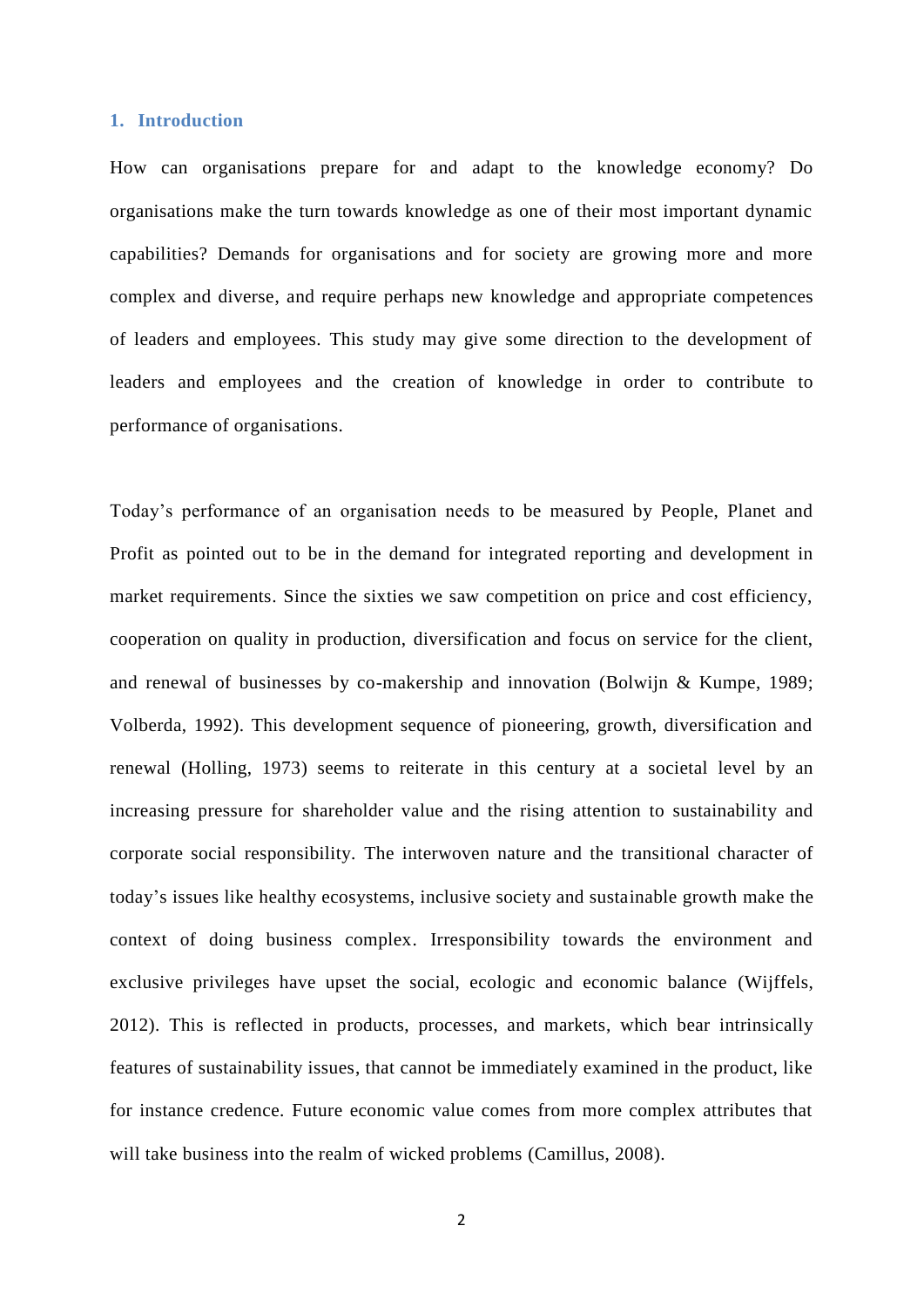Rittel and Webber [\(Camillus, 2008;](#page-28-1) [Conklin, 2005;](#page-28-2) [Rittel & Webber,](#page-33-0) 1973) deepened comprehension of the increasing complexity of these issues with the term 'wicked problems'. A wicked problem is tough to describe, the solution is not true or false, and it causes new problems, the problem changes over time, is essentially unique, has innumerable causes and umpteen frames of reference, the actor is responsible for the attempts to cope with the issue, and the problem is never solved. In fact, it's the social complexity of wicked problems as much as their technical difficulties that make them tough to manage [\(Leijnse, 2006;](#page-32-0) [Volberda & Van den Bosch, 2004b\)](#page-34-2). At the same time technological abilities and information flows are enormous, which enables new ways of work and the rise of new business concepts and stretched views on leadership, like High Performing Organisations, multi-dimensional organisations, servant leadership, shared leadership and social innovation. It seems that organisations have to achieve on all frontiers and have to master all the required knowledge. Knowledge and generating new knowledge becomes more and more a determining factor for success [\(Clippinger, 1999;](#page-28-3) [Grant, 1996;](#page-30-0) [Von Krogh, Nonaka, & Rechsteiner, 2012;](#page-34-3) [Weggeman, 1997\)](#page-34-4).

How can companies tame, since they can't solve, such problems and achieve on all those frontiers? Wicked phenomena, like sustainability, require continuously new knowledge and a seemly leadership style [\(Peterson, 2009;](#page-33-1) [Von Krogh,](#page-34-3) et al., 2012). But leadership literature until now is restrained by a 'centralized bias' [\(Gourlay, 2006\)](#page-30-1) . In their review about leadership and organizational knowledge creation Von Krogh, Nonaka and Rechsteiner [\(2012\)](#page-34-3) summarise that the focus is clearly on centralized leadership and future research should elaborate leadership at different levels in relation to knowledge creation and performance. Although leadership also can be applied to an employee level,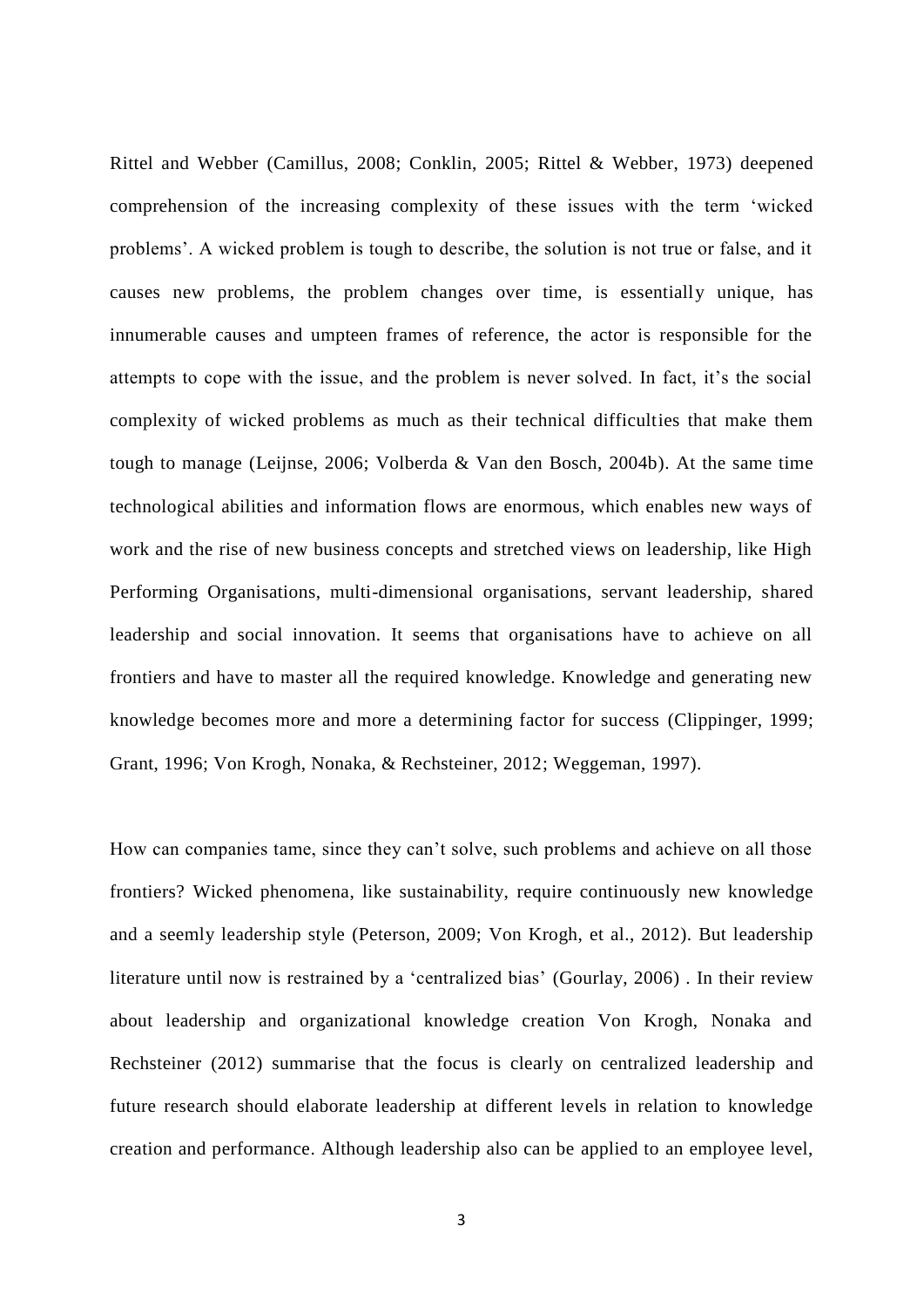we prefer employeeship [\(Bertlett, Johansson, Arvidsson, & Jern, 2012\)](#page-28-4) for the subordinate levels and leadership for the upper echelons. This implicates that different leadership styles are mirrored by discerning employeeship styles. There are well written cases about new leadership styles [\(Pearce, Manz, & Sims, 2009\)](#page-33-2), and knowledge often takes part in it, however, highlighting employeeship and a more quantitative research into (new) styles of management and its effect on knowledge as a dynamic capability is needed [\(Peterson, 2009\)](#page-33-1).

The purpose of this study is to test the effectiveness of leadership styles and employeeship styles, and knowledge as a capability, related to profit, people and planet. It will contribute to a view on management and its influence on generating knowledge and performance. The background of the role of knowledge and the views on leadership are found in section 2. In section 3 we present the conceptual model, including its hypotheses. Method and results are described in section 4 and 5 respectively, followed by a discussion about research findings, implications for practice and outlook for future developments and research.

# **2. Knowledge, leadership, and employeeship at a closer look**

#### *2.1. Knowledge*

**.** 

Definitions of knowledge differ in categories to which knowledge is attributed. Some definitions grasp knowledge by summing up some of the categories like: belief, rule, scheme, model, script, skill, network, ability, discourse, story, routine or proposition<sup>1</sup> [\(Berends & Weggeman, 2002\)](#page-27-0). We concord with the works of Nonaka and Takeuchi [\(1995\)](#page-32-1) who cite Plato: knowledge is a 'justified true belief', where belief means a

 $<sup>1</sup>$  Note that stored data or information is not seen as knowledge. Data must have place in a rationale to</sup> become knowledge [\(Berends & Weggeman, 2002\)](#page-27-0).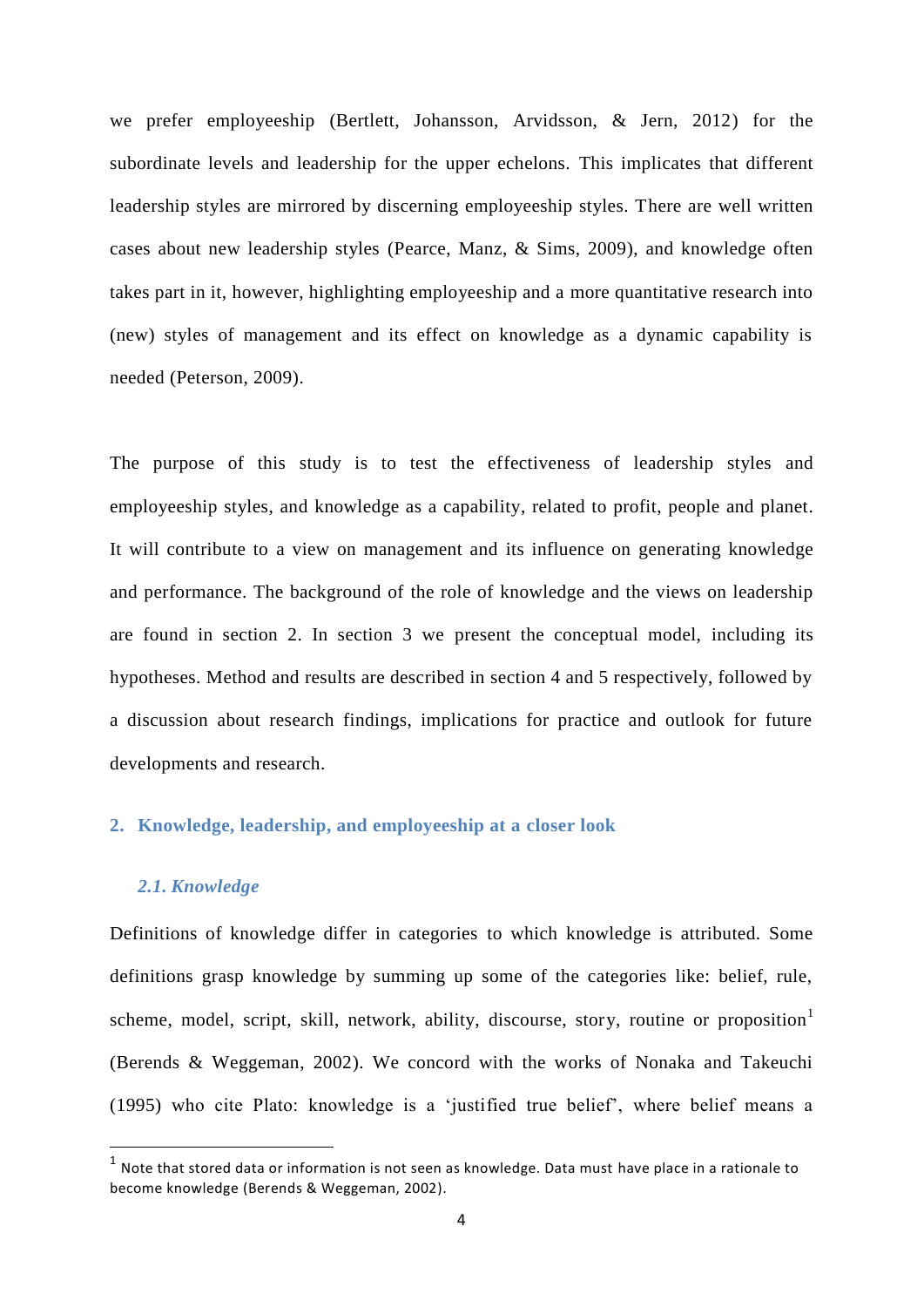representation of the world and justified and true refer to reliability and validity. However, not every representation of the world can be tested, a lot of it is lying in assumptions or belief systems. Therefore Polanyi [\(1966\)](#page-33-3) introduced the term tacit knowledge, implicit justified true belief. This reasoning builds upon the distinction between 'know that' and 'know how' from Gilbert Ryle [\(1949\)](#page-33-4).<sup>2</sup>

Sometimes knowledge is very pragmatic (Does it make sense, is it useful) and sometimes it has a social perspective: knowledge as a 'collectively accepted system of belief' [\(Berends & Weggeman, 2002\)](#page-27-0). The latter also bears a power issue: does everyone have the same chances to put forward his opinion and does only the power of the argument count [\(Habermas, 1984\)](#page-30-2)? These interpretations represent the main scientific preassumptions and paradigms of science. For the goal of this study we use the empirical pragmatic point of view of knowledge as a justified true belief.

One of the features of knowledge is its relational nature. 'Knowledge is beliefs and commitment, action and goal, meaning and context' [\(Nonaka & Takeuchi, 1995\)](#page-32-1). This innate relation with the system, not to confuse with the social definition of knowledge as a collectively accepted system, is the distinction between data or information and knowledge. By definition information must be recognised to be correct [\(Balconi, et al.,](#page-27-1)  [2007\)](#page-27-1) as a representation of the real world to become knowledge. It only has meaning in relation to the environment or market. If one forgets this relation and one doesn't have a relation with the environment it doesn't mean anything [\(Gibson, 1977\)](#page-30-3). Besides the aspect of meaning, expertise lies is in the system. The issues come from the system and

1

<sup>&</sup>lt;sup>2</sup> Later Gorman [\(2002\)](#page-30-4) discerned also know what, know when, know how and know why, and also know who [\(Johnson, Lorenz, & Lundvall, 2002\)](#page-31-1) was added. These distinctions show overlap and are not seen as a clear grading criterion [\(Balconi, Pozzali, & Viale, 2007\)](#page-27-1)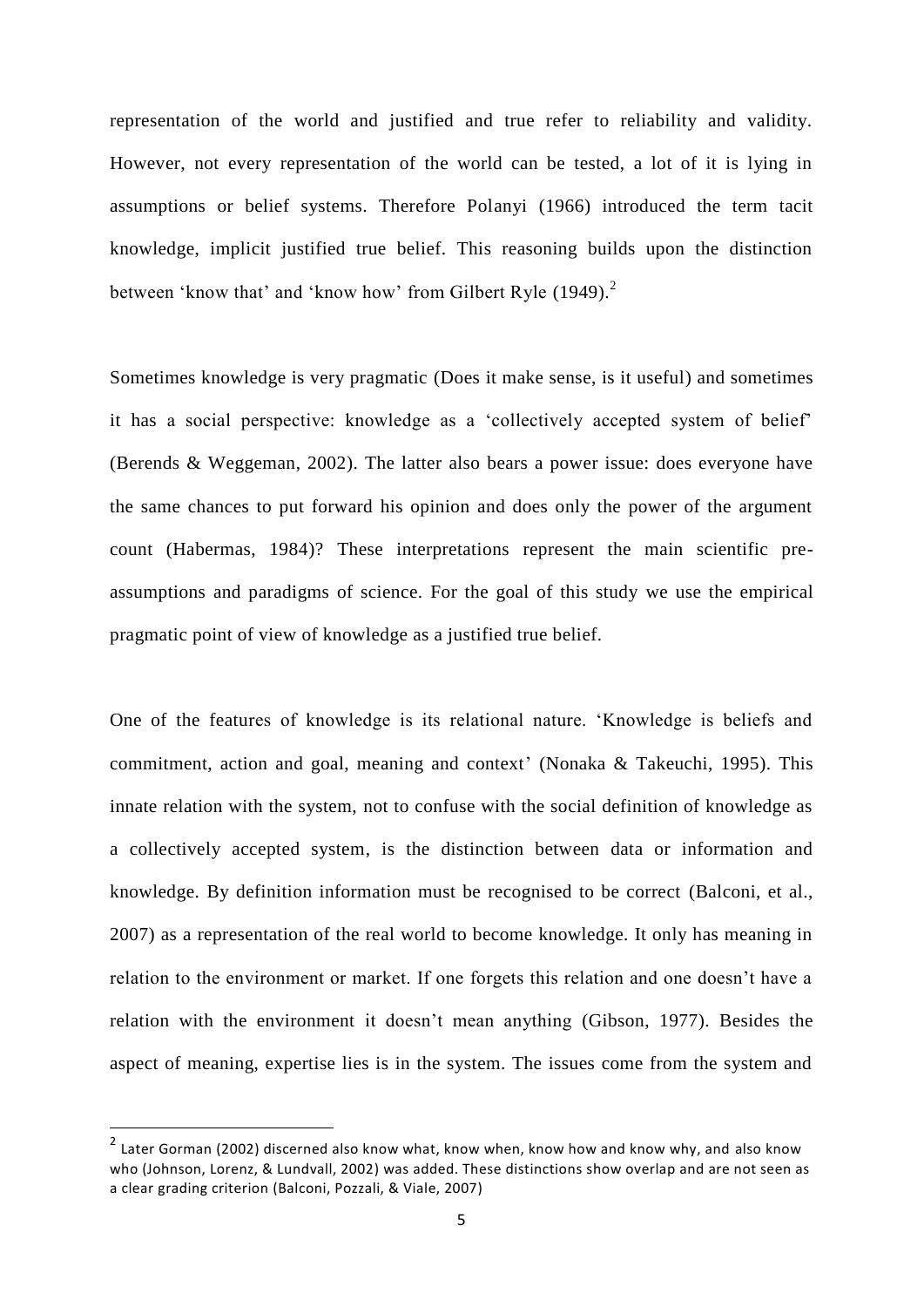when a client asks the newly appointed supermarket assistant to hand over the sugar from the upper shelf left side, the knowledge comes from the environment. Polanyi [\(1966\)](#page-33-3) and Nonaka and Takeuchi [\(1995\)](#page-32-1) discern two types of knowledge: explicit and tacit. To cope with wicked problems a third possibility is proposed: new knowledge (Nonaka & von [Krogh, 2009;](#page-33-5) [Peterson, 2009\)](#page-33-1).

Explicit knowledge can be codified, by articulation, standardization, medium (paper, machine) or acquisition. Codification depends on the economic advantage of it. Much knowledge isn't codified, but can still be explicit. The code means the correspondence between physical and symbolic entity; the perfect codification is one that expresses isomorphia of meaning [\(Balconi, et al., 2007\)](#page-27-1). Because of the requirement of completeness and intersubjectivity, absolute codification is impossible. There is a degree of codification, dependent on when it is applicable for a certain group. After knowledge has been made explicit it can turn out to be a commodity good.

Tacit knowledge concerns skills, know how [\(Nelson & Winter, 1982\)](#page-32-2) which cannot be made explicit, for instance the taste and intuition of the brewer. 'We know more than we can tell' said Polanyi [\(Polanyi, 1958\)](#page-33-6). Attributes of products can be copied, but knowledge in people is much more difficult to codify. People in organisations often have unaware search and problem solving heuristics and to enhance this knowledge it requires socialisation and a learning environment [\(Peterson, 2009\)](#page-33-1), which will take some time and comes near to a capability according to the Resource Based View [\(Barney, 1991a;](#page-27-2) [Wernerfelt, 1984\)](#page-34-5).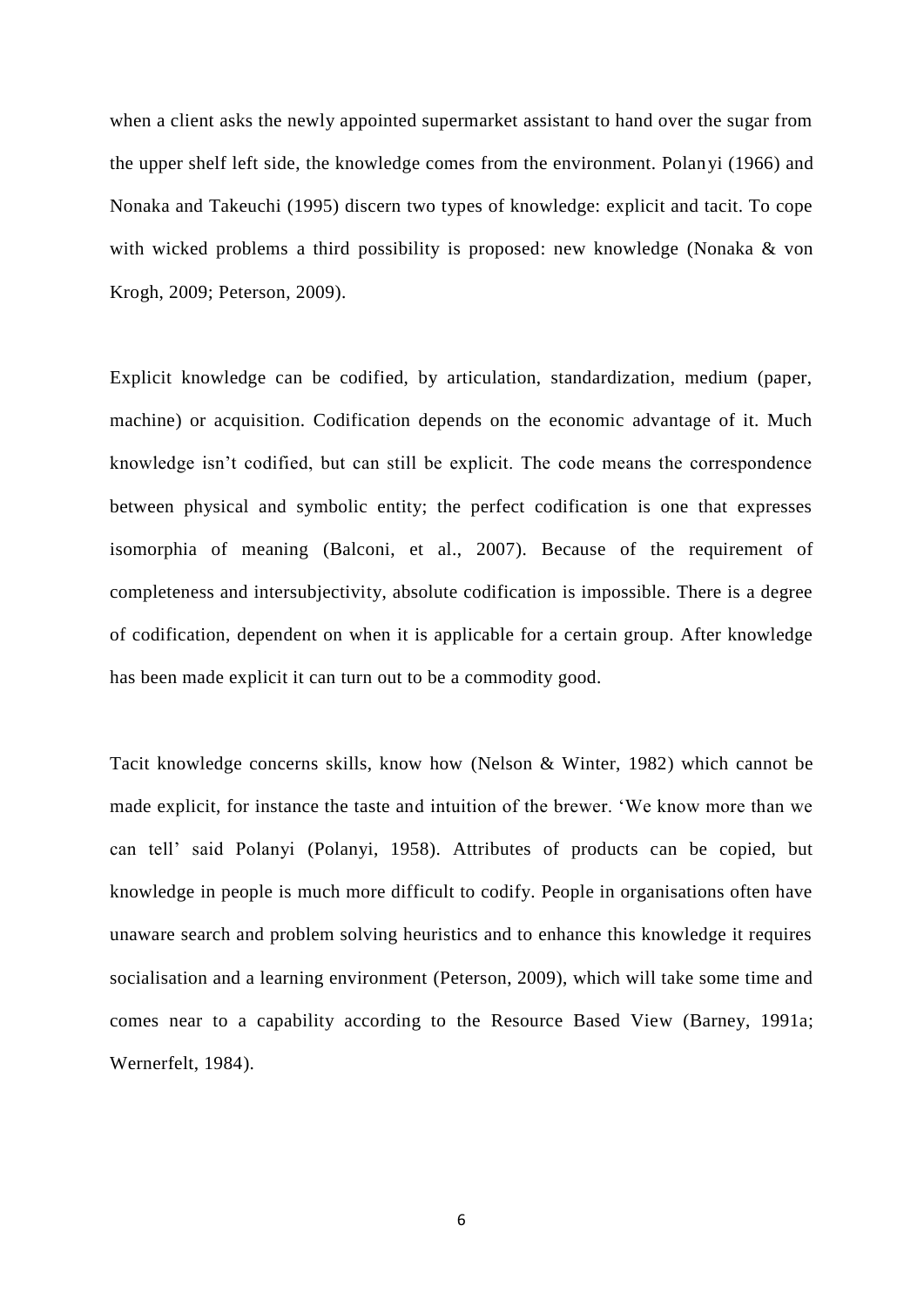But, to cope with wicked problems, the most needed knowledge is new knowledge. It is hard to imagine how existing knowledge can properly produce or deliver sustainability or contribute to issues which come by the same existing knowledge. All existing knowledge must be suspected [\(Peterson, 2009\)](#page-33-1), because wicked problems can only be addressed by new knowledge, which highlights the strategic value of new knowledge. 'The significant problems we face cannot be solved at the same level of thinking we were when we created them' (Einstein, attributed). New knowledge arises largely from new paradigms or new mental models. This is a fully open process with more parties than the usual partners in the supply chain. The problem with sustainability is that so little practice is available and success remains to be shown. In fact, by definition, success of new knowledge remains to be shown, or made plausible by empirical quantitative research [\(Peterson, 2009\)](#page-33-1).

# *2.2. Leadership*

Organisations are characterised by their communication in the form of decisions [\(Luhmann, 1984\)](#page-32-3). According to Luhmann [\(1984\)](#page-32-3) every system is tuned and held together by communications, and organisations have a special type of that communication: decisions. The decisions represent and determine, like DNA, what the organisation really is, which make decisions an important focal point for discerning leadership styles or employeeship styles. To give an overview of relevant leadership theories, we will consecutively discuss the person involved (who), the method (how), the content (what), the process (when), and the reason (why), concerning decisions.

Essentially there are two main styles in leadership: a directive, often hierarchical, and a participative, more democratic style [\(Verkerk, 2004\)](#page-34-6). Hierarchical and democratic refer to where leadership comes from: who are involved as leaders. Does it come from one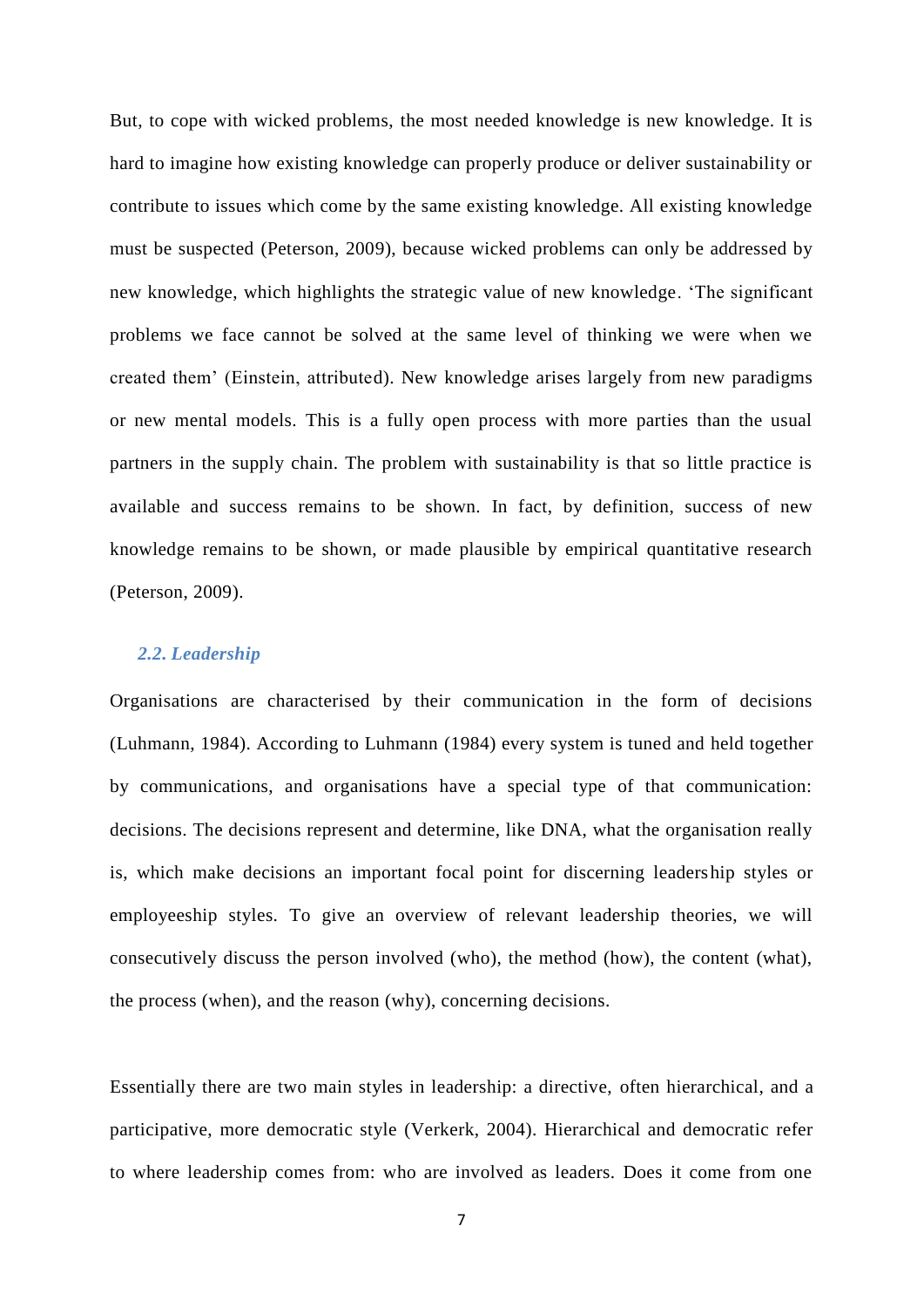person, the linking pin in the hierarchy, or are more groups involved? Hernandez et al. [\(2011\)](#page-31-2) discerned in their illuminating overview of leadership theories five loci as the source from where leadership arises: leader, context, follower, collectives or dyads. Although the latter four loci clearly are groups of people, the reviewed theories deal with the attribution of leadership from these groups to persons in the hierarchy, while hierarchy is presupposed. Literature about policy making by employees or employeeship is rare [\(Bertlett, Johansson, & Arvidsson, 2011\)](#page-27-3).

Another distinction, which goes along the same dividing line, is the one between directive and participative leadership. How leadership is executed, one way directive or multi-directional participative, addresses the topic of sources and targets for information, or the psychological mechanism how leadership is transmitted: by cognition, affection, action or trait [\(Hernandez, et al., 2011\)](#page-31-2). Both classifications are about communication: How is the message communicated, by power or by trust [\(Verkerk, 2004\)](#page-34-6) which is sender oriented, and how is it transmitted to the loci (oriented to the motivation target of the receiver).

Besides the who and the how of leadership, content is a part of it. What is the message? The content can be oriented towards short term practices, i.e. performance, or towards long term future, i.e. change. The first one often is captured by the term transactional leadership or management, with the components: goals (cognitive), compensation and benefits (affective), and leadership behaviour (action) from tell and sell and delegation to coaching [\(Hersey & Blanchard, 1977\)](#page-31-3). Leading change for the future is often taken as leadership in contrast to management [\(Mintzberg, 2004\)](#page-32-4) and called transformational leadership [\(Bass, 1985;](#page-27-4) [Burns, 1978\)](#page-28-5) with components like vision (cognitive),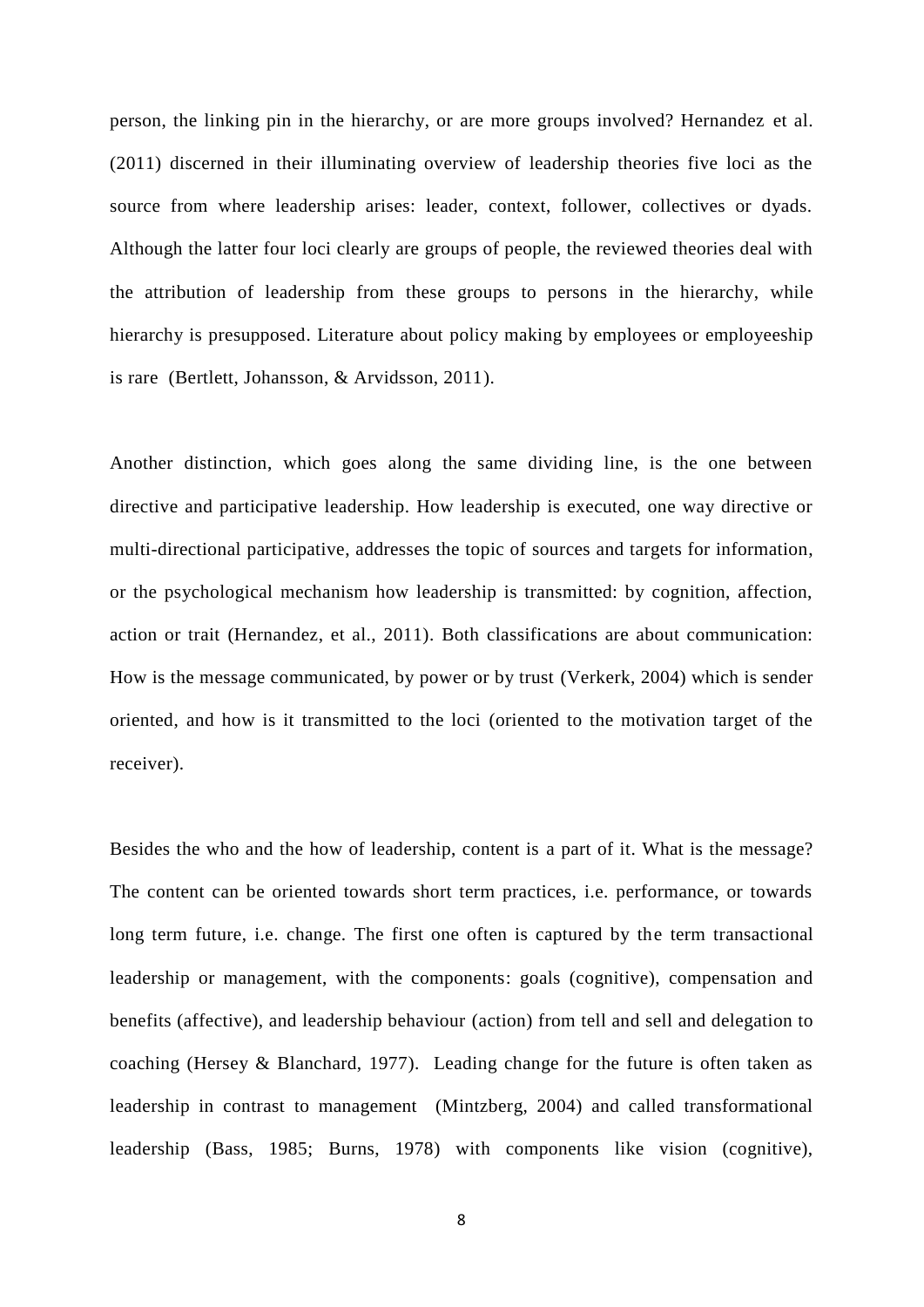appreciation and expectation (affective), and modelling the values and beliefs through action.

When are decisions taken in the processes of organisation? The leadership process determines the when: The sequence of decisions. According to the theory of the firm [\(Williamson, 1964\)](#page-34-7) also referred to as positioning school [\(Mintzberg, Ahlstrand, &](#page-32-5)  [Lampel, 1998\)](#page-32-5) it starts with determining product-market-combinations, followed by design of the organisation scheme, process descriptions, job descriptions and as a last step hiring people. According to the Ecological System Model in Figure 1 [\(Crielaard,](#page-29-0)  [2008a\)](#page-29-0) it goes the other way round, with employee-market-connection, followed by resources competences and company capabilities, activities, performance or products, and succession of new environments as seen by the Resource Based View [\(Barney,](#page-27-5)  [1991b;](#page-27-5) [Teece, Pisano, & Shuen, 1997;](#page-33-7) [Wernerfelt, 1984\)](#page-34-5). The focal point of time is: In what order is the sequence of decisions? When does organising find place: in a counterclockwise manipulated order or following a more natural emerging process [\(Mintzberg &](#page-32-6)  [Waters, 1985\)](#page-32-6)?

A last<sup>3</sup> perspective on leadership is the reason of leadership. Why does leadership exist? The Maslow pyramid sometimes is explained by power and possession (respectively: survival and sex, safety, self-love, status, smug) [\(Kets de Vries, 2009\)](#page-32-7). On the other hand stewardship can colour the pyramid in positive terms (respectively: steady state, sanity, social belonging, self-esteem, servant leader) [\(Collins, 2001;](#page-28-6) [Greenleave, 2002\)](#page-30-5). Here the raison d'etre of leadership is explained by the personality of the leader. There is also an

1

<sup>&</sup>lt;sup>3</sup> We skip the where-question and the which-tools-question, because geographic cultural differences and technological innovations are still under rapid developments and are not mature enough to fit them into the discussion.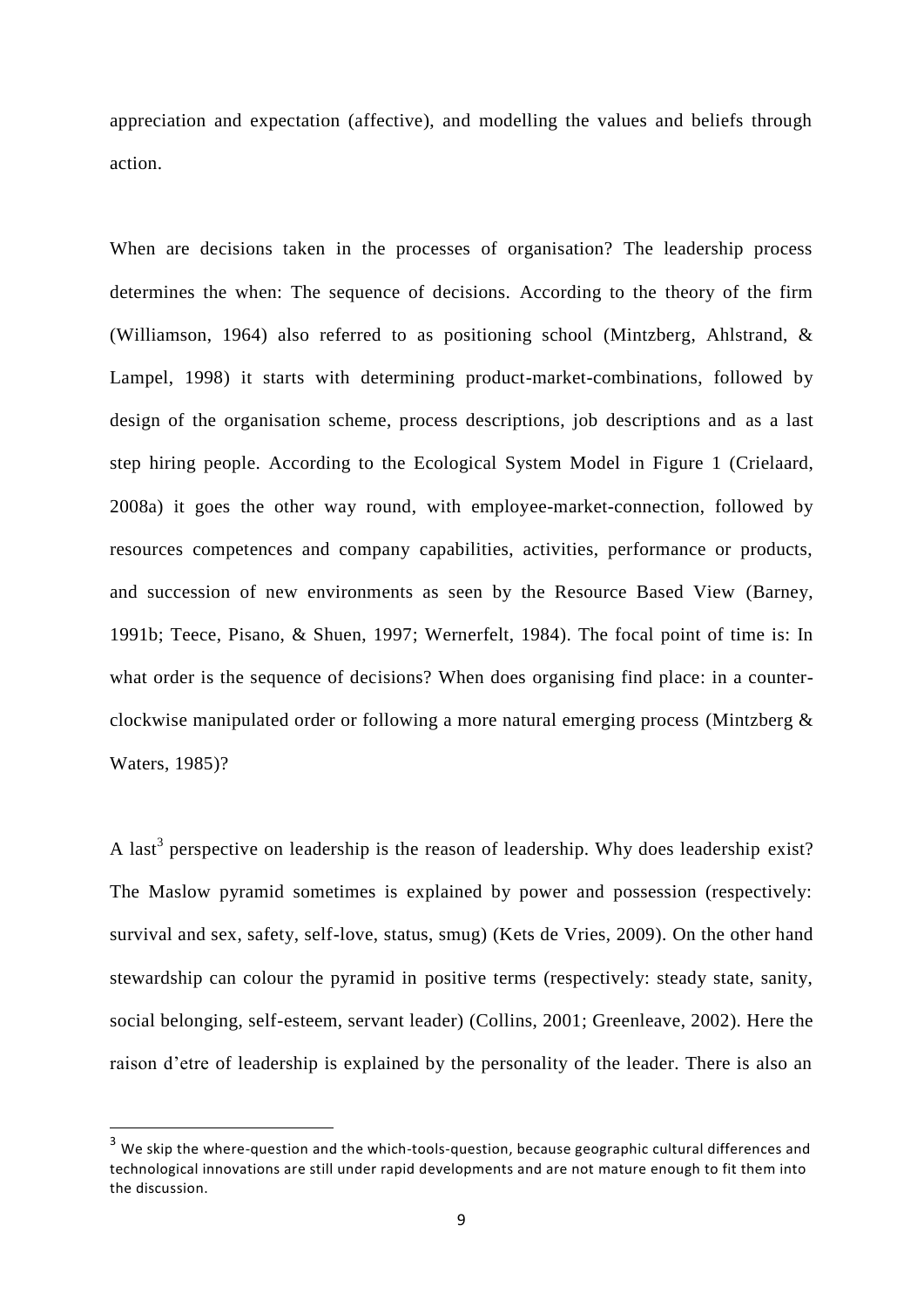organisational argument for leadership, which resembles McGregor's [\(1960\)](#page-32-8) distinction between perceiving employees as X-subordinates who are motivated by authoritative direction and control or perceiving employees as Y-cooperates, who are self-managed. Key question is: do we need leaders to order and organise or can we trust the future of the company to the employees?

The differences in styles are not all black and white, but more or less, with umpteen combinations in between. In this study we will use the distinction between directive and participative leadership. Their equivalents in employeeship will get attention in the next paragraph.

## *2.3. Shared leadership, employeeship*

To investigate leadership at different levels in the organisation in relation to knowledge and performance [\(Von Krogh, et al., 2012\)](#page-34-3), we highlight the discussion around shared leadership, distributed leadership, followership, or employeeship, which all indicate an increasing role for employees.

Sociotechnical systems deal with the growing role of employees [\(Achterbergh & Vriens,](#page-26-0)  [2009;](#page-26-0) [de Sitter, 1994;](#page-29-1) [Emery & Trist, 1972\)](#page-29-2), organised in autonomous workgroups; in fact it is an organisation design theory and practice about joint optimisation of technological performance and the quality of people working together in teams. Other sources for autonomous workgroups are the worm of Gibb [\(1954\)](#page-30-6), who formulated the notion of distributed leadership [\(Bolden, 2011;](#page-28-7) [Gronn,](#page-30-7) 2000), and literature about the wisdom of teams and self-managed teams [\(Katzenbach & Smith, 1992\)](#page-31-4). Other terms in use are followership [\(Van Vught, Hogan, & Kaiser, 2008\)](#page-34-8), collective leadership [\(Denis,](#page-29-3)  [Lamothe, & Langley, 2001\)](#page-29-3), collaborative leadership [\(Rosenthal, 1998\)](#page-33-8), co-leadership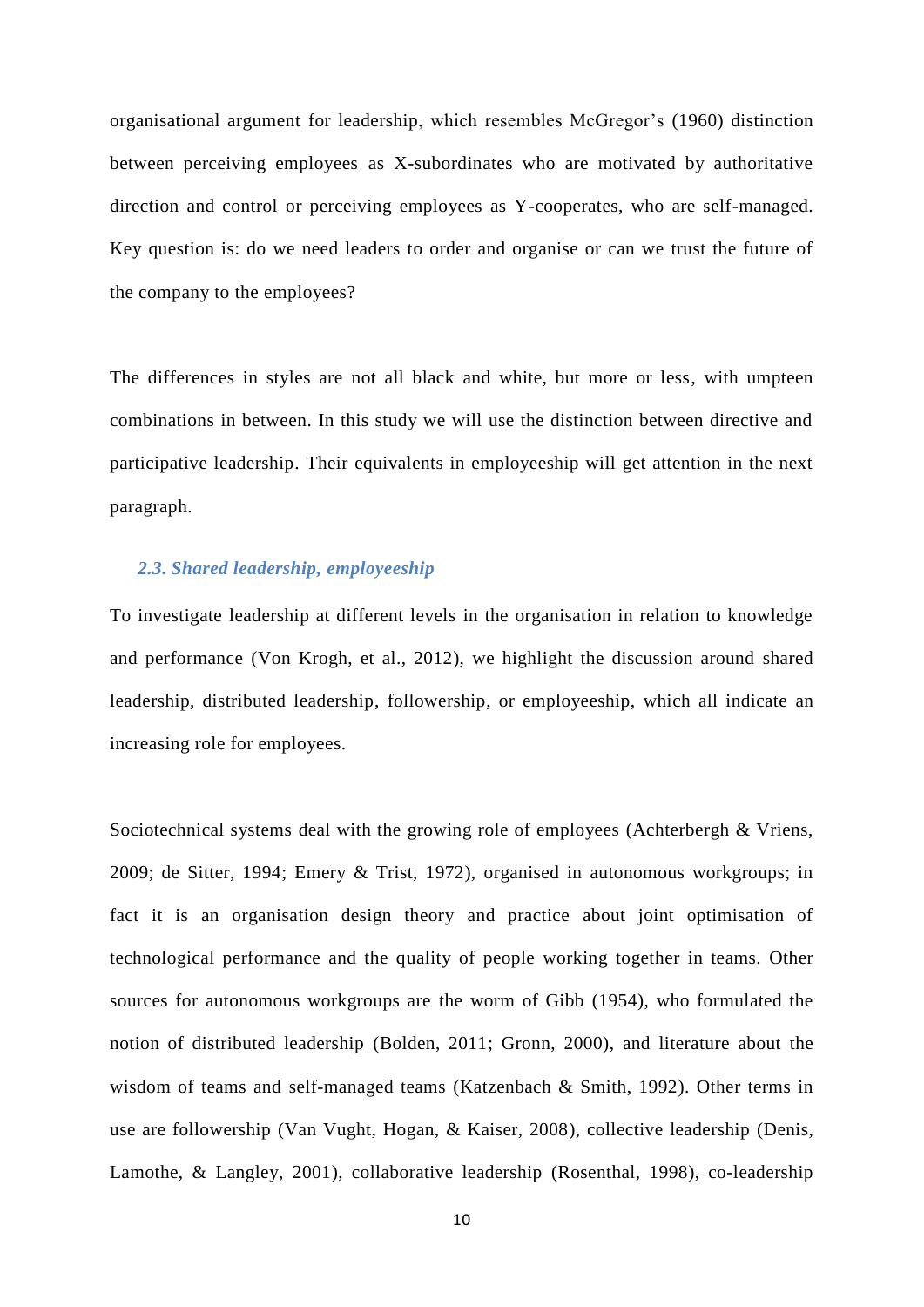[\(Heenan & Bennis, 1999\)](#page-31-5), emergent leadership [\(Beck, 1981\)](#page-27-6), and the concept of shared leadership [\(Pearce & Conger, 2003\)](#page-33-9). Common in these approaches is a shift in focus from the individual heroic leader to a systemic perspective, whereby leadership is an emerging collective social process by multiple actors [\(Uhl-Bien, 2006\)](#page-34-9). For an extended discussion we refer to the review article of Bolden [\(2011\)](#page-28-7) who questions if new concepts like shared or distributed leadership are really genuine alternatives or are they simply 'the emperor's new clothes'?

The discussion between Pearce, Conger and Locke [\(2008\)](#page-33-10) sharpens the saw about what is at stake. Shared leadership describes contexts in which leadership and influence is distributed across teams [\(Pearce & Manz, 2005\)](#page-33-11) and is defined as: "a dynamic, interactive influence process among individuals in groups for which the objective is to lead one another to the achievement of group or organizational goals or both. This influence process often involves peer, or lateral, influence and at other times involves upward or downward hierarchical influence"[\(Pearce & Conger, 2003\)](#page-33-9). According to Locke, what should not be shared are mission and vision, leaders as the primary source of motivation, selection, and promoting change, which all belongs to the top leader. Someone has to make clear what must be changed and someone has to have the final say to prevent anarchy, chaos, paralysis and group consensus where the essence is watered down and becomes meaningless. CEOs should listen to anybody – inside or outside the company – and in the end the CEO has to make the final choice. The reason for this is to prevent organizational chaos and anarchy. Organizations need a clear sense of purpose and mission [\(Pearce, et al., 2008\)](#page-33-10). Opposite Pearce and Conger expound that visions are shaped by multiple parties, in their view management teams and senior executives. A vision shaped collectively is possible and more powerful than imparted from above;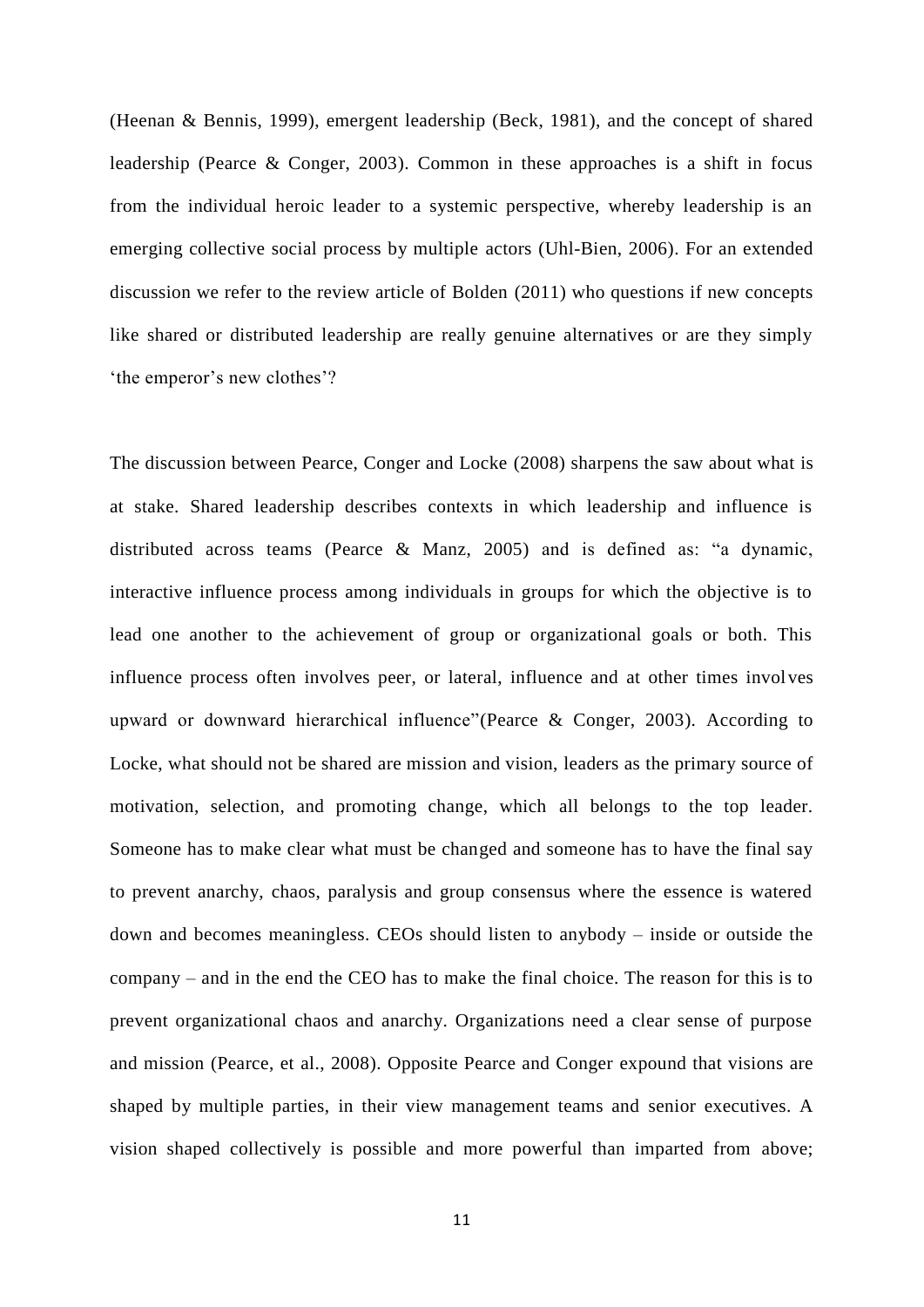actually, position power may backfire: disappearing of knowledge, compliance instead of consensus and activities to undermine the position power. Pearce and Conger 'view an expanded role for "followers" in the leadership process' while Locke supports 'empowerment (delegation) as long as the followers act in consonance with the vision, core values, and goals of the organization'[\(Pearce, et al., 2008\)](#page-33-10). The fundamental distinction is that the influence process is more than downward on subordinates; it is sharing among a broader range of individuals instead of one [\(Pearce, et al., 2009\)](#page-33-2). Leadership is almost per definition a social process, others are needed. It is not one person in charge and others follow. In our view, as given in the citation, Locke confuses shared leadership with delegation.

The discussion still has a centralised bias [\(Von Krogh, et al., 2012\)](#page-34-3). A co-existence with hierarchical top-down leadership is presupposed and framed by an underlying ontology that shared leadership and followers are a part of leadership [\(Drath, et al., 2008\)](#page-29-4). While leadership may be distributed, power often is not [\(Hatcher, 2005\)](#page-31-6); Day et al. [\(2009\)](#page-29-5) suggest that distributed leadership comes from external demands or from intentional intervention of formal leaders, or even is an instrument to reform the organisation [\(Hargreaves & Fink, 2008\)](#page-30-8), and legitimisation of domination [\(Gordon, 2010\)](#page-30-9). The issue is whether the existence of a shared leadership theory is a distinctive concept [\(Fairhurst](#page-29-6)  [& Grant, 2010\)](#page-29-6), although Bennet et al [\(2003\)](#page-27-7) define leadership as 'an emergent property of a group or network of interacting individuals', and Alvesson and Svenningsson [\(2003\)](#page-27-8) question the existence of leadership and suggest the possibility of non-existence of leadership as a distinct phenomenon.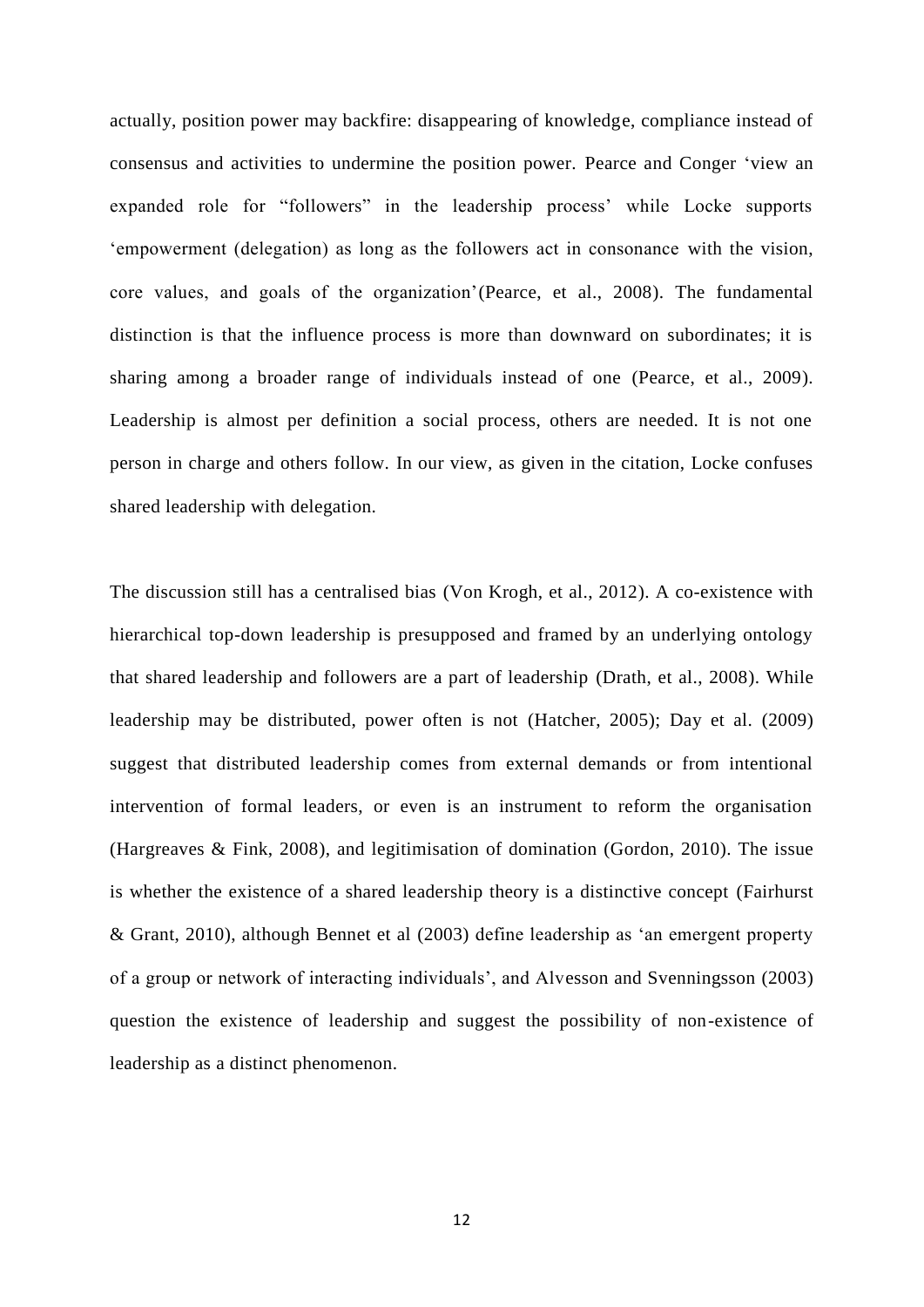Recent trends in speed of delivery, availability of information, complexity and changing roles in organisations underscore the importance of shared leadership and reduce the likelihood that a single person has all the required leadership skills and competencies [\(Carson, Tesluk, & Marrone, 2007\)](#page-28-8). Gronn [\(2000\)](#page-30-7) pleaded to fundamentally reframe leadership as fluid and emergent, rather than a fixed phenomenon. The ones with the knowledge, skills and abilities are in charge [\(Carson, et al., 2007\)](#page-28-8). Again, as with leadership, the question is: who takes the decisions [\(Luhmann, 1984\)](#page-32-3) and masters the content for the decision [\(Luhmann, 1984\)](#page-32-3).

Besides this discussion restrictions of the current research are: limitation within organisational boundaries instead of networks, a focus on the holders of the formal positions, most research is confined to schools or nursery, most research is qualitative and not focused on contribution to outcome [\(Bolden, 2011\)](#page-28-7). The search for the essence of (shared) leadership might improve when research should focus on other factors as leadership [\(Kelly, 2008\)](#page-31-7), for example knowledge [\(Peterson, 2009\)](#page-33-1), sense-making and meaning [\(Louis, Mayrowtz, Smiley, & Murphy, 2009\)](#page-32-9), trust [\(Verkerk, 2004\)](#page-34-6), or 'leadership development' instead of leader or management development [\(D. V. Day,](#page-29-7)  [2000\)](#page-29-7). It also reflects the reality of leadership in many workplaces. What is needed at this stage in the field's development is more empirical research to explore how best to operationalise and test shared leadership [\(Pearce, et al., 2008\)](#page-33-10). The concept of shared or distributed leadership needs much more research on the former topics to be truly successful and be able to move beyond adolescence to maturity [\(Bolden, 2011\)](#page-28-7).

To be clear on the levels of leadership as discussed above, we use the term employeeship, self-direction at lower levels, and keep the term leadership for the upper echelons.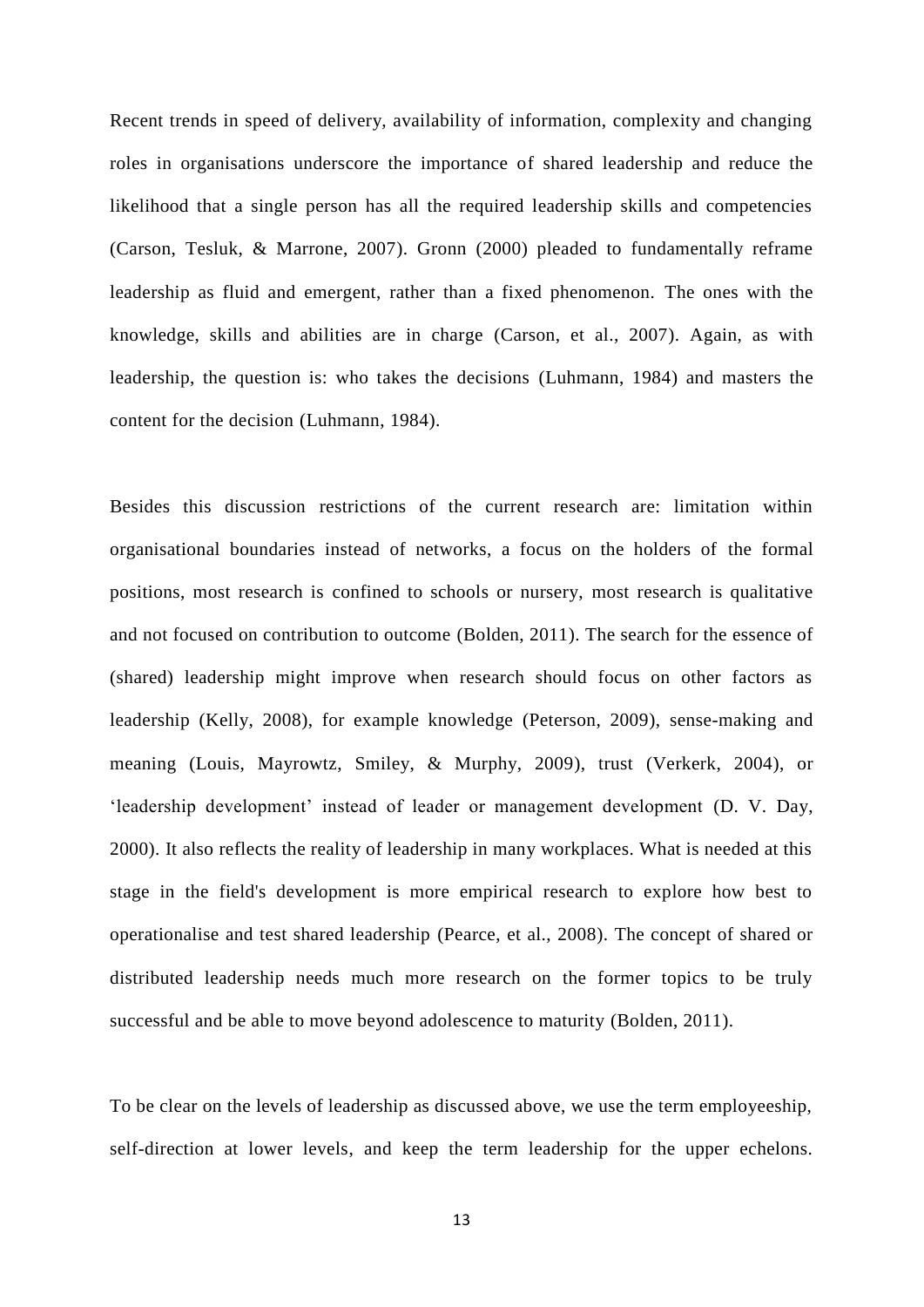Employeeship is defined by its three most important elements: responsibility, loyalty and initiative [\(Møller, 1994\)](#page-32-10) besides other things like productivity, relations, quality and commitment to organisational goals, although Bertlett et al [\(2011\)](#page-27-3) pay more attention to 'the behaviour that constitutes the dynamic process of mutual work relationships between two or more employees, based on task and social abilities'. Taken the two together we define employeeship as how people have initiative, responsibility and ability in their work situation. The discerned employeeship styles are followers, who need recognition and work according assignments following rules and procedures, and self-directive cooperates, who determine their goals, work processes and learning.

# **3. Conceptual model, research model and propositions**

'Thus far, .. leadership literature have not been extended to work on organizational knowledge, prompting an important question: How does leadership impact on knowledge creation in organizations?' [\(Von Krogh, et al., 2012\)](#page-34-3). To tackle wicked problems new knowledge is needed, and, according to Petersons framework for aligning knowledge and leadership to performance [\(2009\)](#page-33-1), creating new knowledge requires shared leadership. New knowledge arises largely from new paradigms or new mental models, in which shared leadership and employeeship play important roles, which need to be developed and tested [\(Bolden, 2011;](#page-28-7) [Pearce, et al., 2008\)](#page-33-10). In our research model the effectiveness of leadership styles, employeeship styles and knowledge, as an intermediate factor, is tested in relation to performance.

To test these claims we use the Ecologic System Model [\(Crielaard, 2006a,](#page-28-9) [2008a\)](#page-29-0) (Figure 1), showing economic (macro-) conditions and market dynamics as input to a community of employees, with their appropriate roles and individual competences. Onward it follows the Resource Based View in clockwise direction: roles and competences in an emergent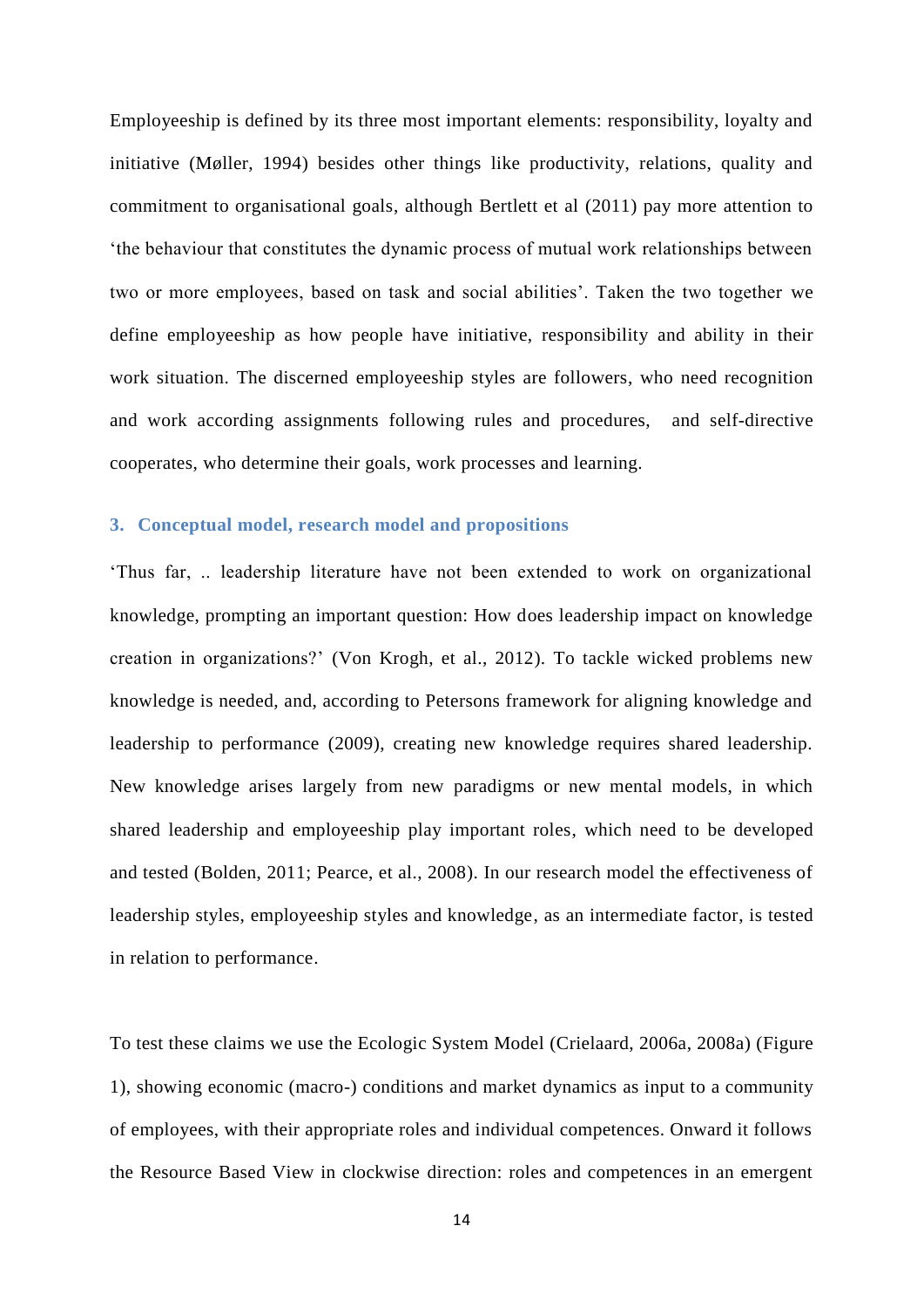

process of development of capabilities, here knowledge, for the processes to deliver performance. It also discerns two styles of leadership and organising as described in section 2.2: directive hierarchical in a counter clockwise order and shared democratic leadership in clockwise sequence. Similarly for

employees this corresponds with followers working according to commands, jobdescriptions and procedures(counter clockwise), and, clockwise, cooperates who are selfdirective, self-starting, independent and feel responsible for the complete process.

The central question of this research is: *which style of leadership and style of employeeship contributes best to performance, directly or via knowledge as an intermediate capability?*

Direction, capability and performance from this conceptual model are translated in the following research model. Figure 2 shows knowledge as an intermediate dynamic capability between leadership or employeeship and performance.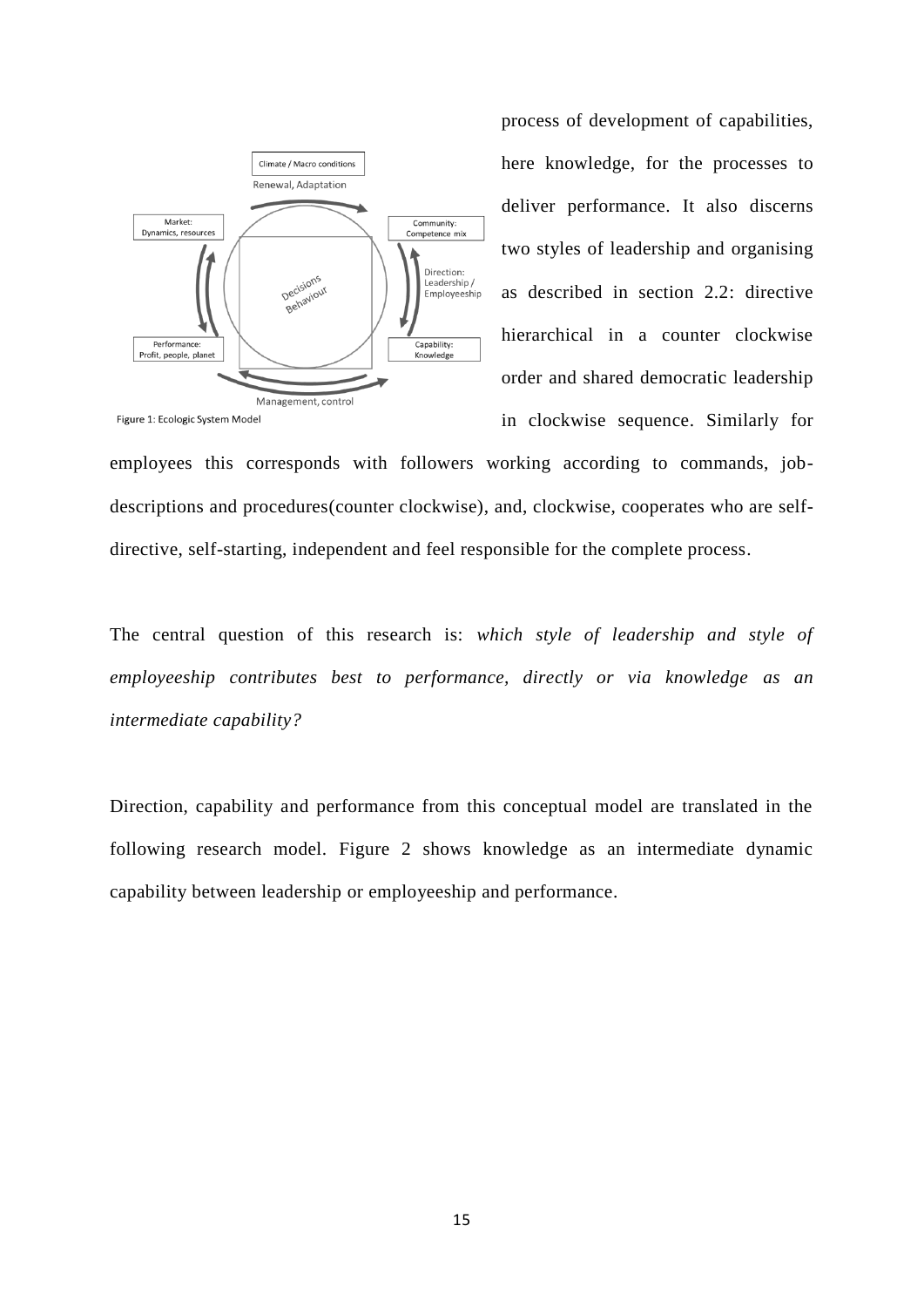

Figure 2: Research model linking leadership to knowledge and performance

Literature about High Performing Organisations [\(De Waal, 2010\)](#page-29-8) and Shared leadership (section 2.3) suggest that participative leadership and self-directive employeeship styles contribute more to performance than directive styles. Therefore directive leadership and followership can be seen as the zero-hypothesis which have to be rejected.

Hypothesis 1.0: Directive leadership and followership have a positive relationship with profit, planet and people.

Hypothesis 1.1: Shared leadership and Self-directed employeeship have a positive relationship with profit, planet and people.

Concerning the relation to knowledge, Peterson [\(2009\)](#page-33-1), Bolden [\(2011\)](#page-28-7), and Pearce et al.[\(2008\)](#page-33-10) claim that shared leadership and employeeship styles are suited for creating new knowledge and making progress in taming the wicked problems. The influence of directive leadership and followership can be seen as the zero-hypothesis.

Hypothesis 2.0: Directive leadership and followership have a positive relationship with knowledge.

Hypothesis 2.1: Shared leadership and Self-directed employeeship have a positive relationship with knowledge.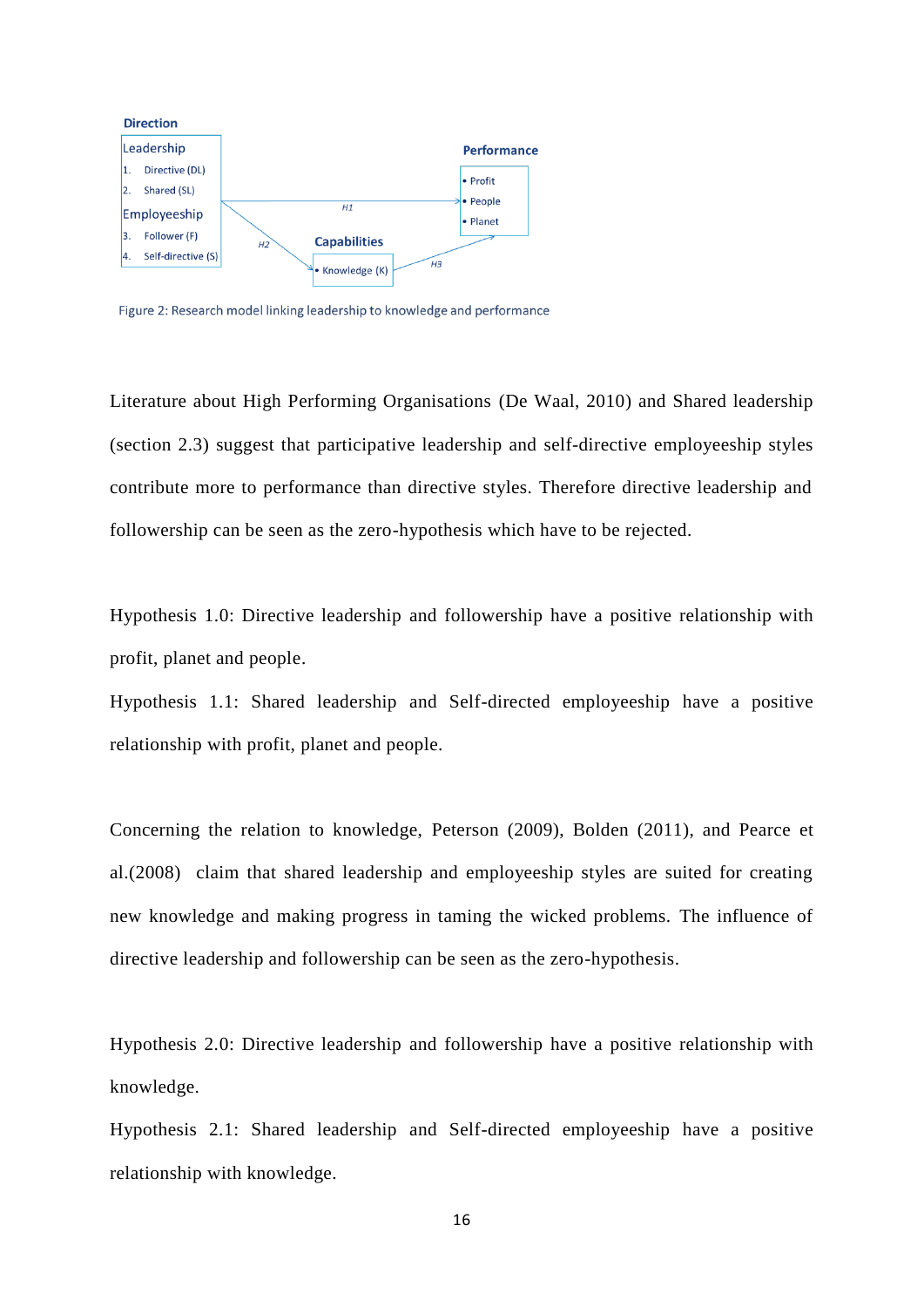To show knowledge as a dynamic capability [\(Teece, et al., 1997\)](#page-33-7) to be an intermediate factor for performance, knowledge must be significant for performance and the estimates for leadership and employeeship, controlled for knowledge, have to be lower than in hypotheses 1 [\(Baron & Kenny, 1986\)](#page-27-9). As a consequence of hypotheses 1.0 and 2.0 directive leadership and followership are not applicable and the zero hypothesis is that knowledge doesn't have any influence on performance.

Hypothesis 3.0: Knowledge has no relationship with profit, planet and people.

Hypothesis 3.1: Shared leadership and Self-directed employeeship, controlled for knowledge, have a less positive relationship with profit, planet and people than in H1.1. Hypothesis 3.2: Knowledge, controlled for both styles of leadership and both styles of employeeship, has a positive relationship with profit, planet and people.

# **4. Methods**

## *4.1. Research group and data collection*

Unit of analysis is an independent operating unit: a SME or an autonomous subsidiary belonging to a bigger organisation. The empirical research was conducted in the Netherlands at 49 profit organisations, divided in 55% part of the manufacturing industry, i.e. Metal&Machinery (6), Construction (4), Infra (7), Agrofood (3), Chemicals (5), Automotive (1), Printing (1), and 45% part of the service industry, i.e. R&D (3), consumer services (3), ICT (10), Insurance (3), economical services (3). The mean size of the organisations was 296 full-time employees, varying from 30 f.t.e. tot 850 f.t.e.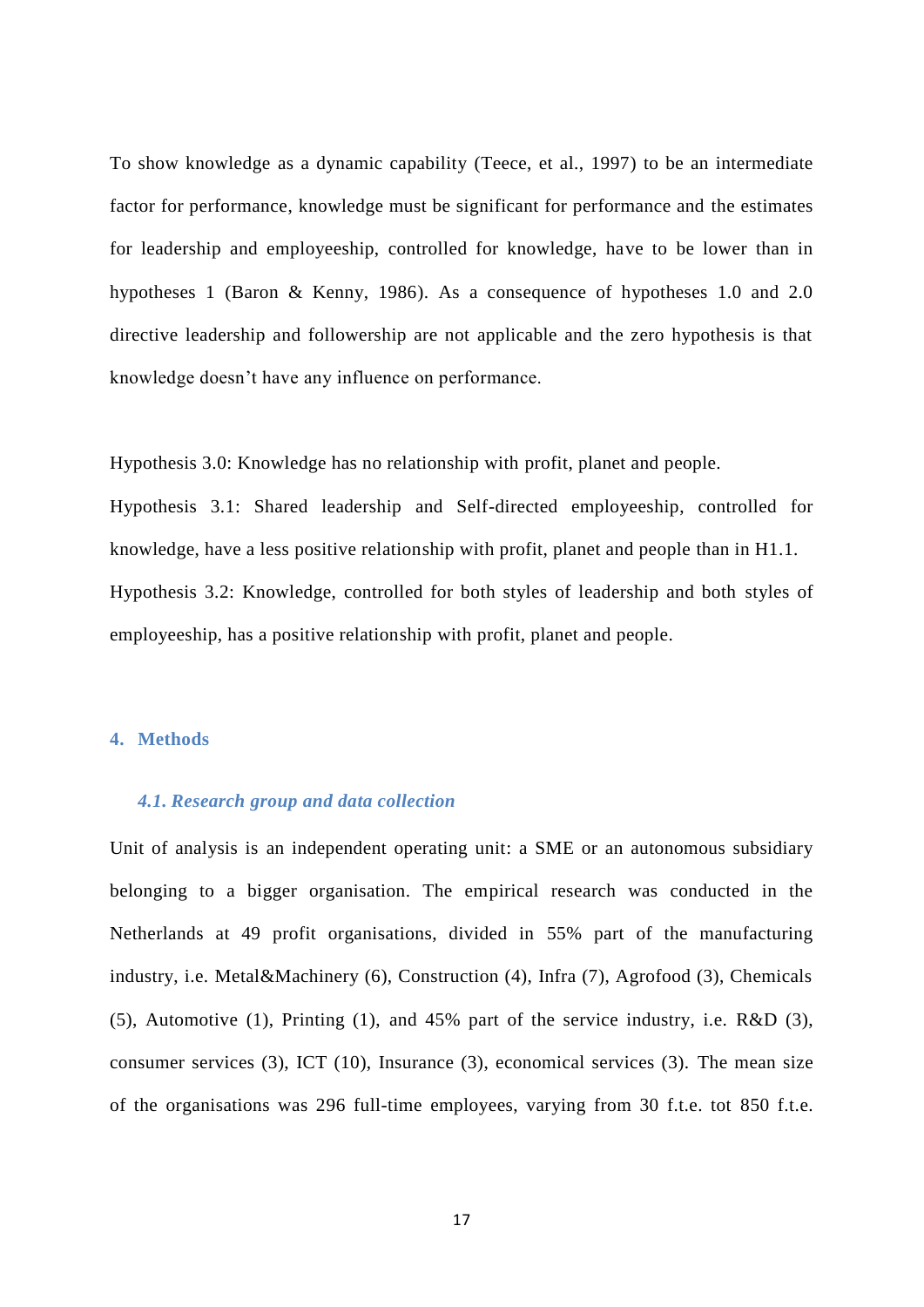Several channels for approaching companies were used, which resulted in a convenience sample with sufficient variation.

The 251 respondents were equally divided in managers (51%) and cooperates (49%). Based on research requirements [\(Field, 2009\)](#page-30-10), and to deal with inter-observer reliability and potential common method bias the questionnaires were separated and collected from multiple respondents per organisation. The number of respondents per organisation ranged from 3 to 6 (mean 5.1) per organisation. Students were present in the room for clarifying terms and to prevent mutual influence between respondents, when respondents filled in the questionnaires. Positive effect of this labour intensive method was a response rate of 95%.

To assure confidentiality, names of respondents and organisations are not revealed. Every organisation received a full report of their scores in relation to the mean scores with comments and a dedicated advice about possible management measures.

## *4.2. Measurement and validation*

The research uses a cross-sectional design [\(De Vaus, 2008\)](#page-29-9). In order to test the model empirically, the factors as derived from literature were operationalised in a survey questionnaire, mostly using existing scales from previous research (Appendix 1). Because hard data on sustainability topics in SME's are an exception, we used the respondents' perception of the outcome variables. All questions were measured on a Likert scale from  $1 - 7$  and each part has been pretested.

For measuring leadership styles and employee styles we developed appropriate questions based on the stipulative definitions. The Cronbach  $\alpha$  (Directive leadership .64, Shared leadership .59, Followership .49, Self-directive employeeship .74) and factor analysis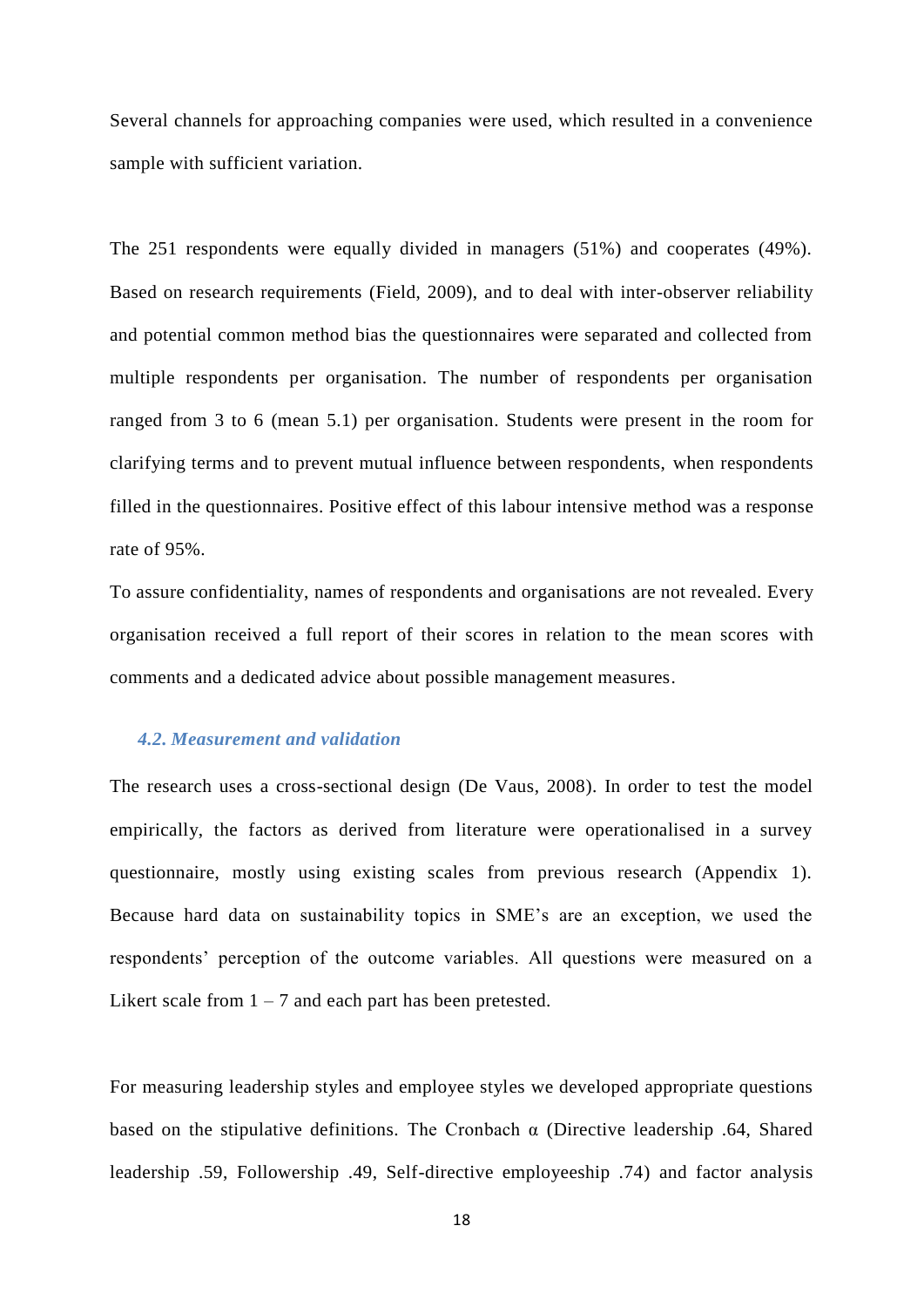confirmed the constructs. Outcome indicators in this study are based on sustainability indicators from the Global Reporting Initiative [\(2000, 2006\)](#page-30-11) and comprise the measurement of perceived performance on people(Cronbach  $\alpha$  .76), planet(Cronbach  $\alpha$ .85) and profit (Cronbach  $\alpha$  .78) and confirmed by factor analysis. Also perceived results on knowledge were formulated as capabilities, based on previous research [\(Jacobs &](#page-31-8)  [Snijders, 2008;](#page-31-8) [Weggeman, 1997\)](#page-34-4). The constructs were confirmed by Cronbach  $\alpha$  (.78) and factor analysis.

## *4.3. Method of data analysis*

According to the data structure a multilevel analysis was executed to determine the relations in the conceptual model. To control for embedded company effects we took the company as a variable on a higher hierarchical level.

The multilevel regression analysis can be compared with an Ancova analyses where the hierarchical data structure is factored in. The covariance structure is not clear beforehand, so we took consecutive steps to build up models in order to compare the explaining power of the models. The explaining power was tested by a Chi-square statistic and represented by the -2 Log Likelihood (-2LL). When the value is lower than the earlier model and the X²change is higher than the chi-square critical values with the calculated degrees of freedom, then the model is significant better. First we added random intercepts to the model and second we added random slopes in the multilevel regression analyses. Covariance mainly occurred concerning the intercepts, not in relation to the estimates (comparable with regression coefficients). In other words, the company as a variable causes a significant variability in the constant (the intercept) factor, but no significant variability in the estimate (the slope).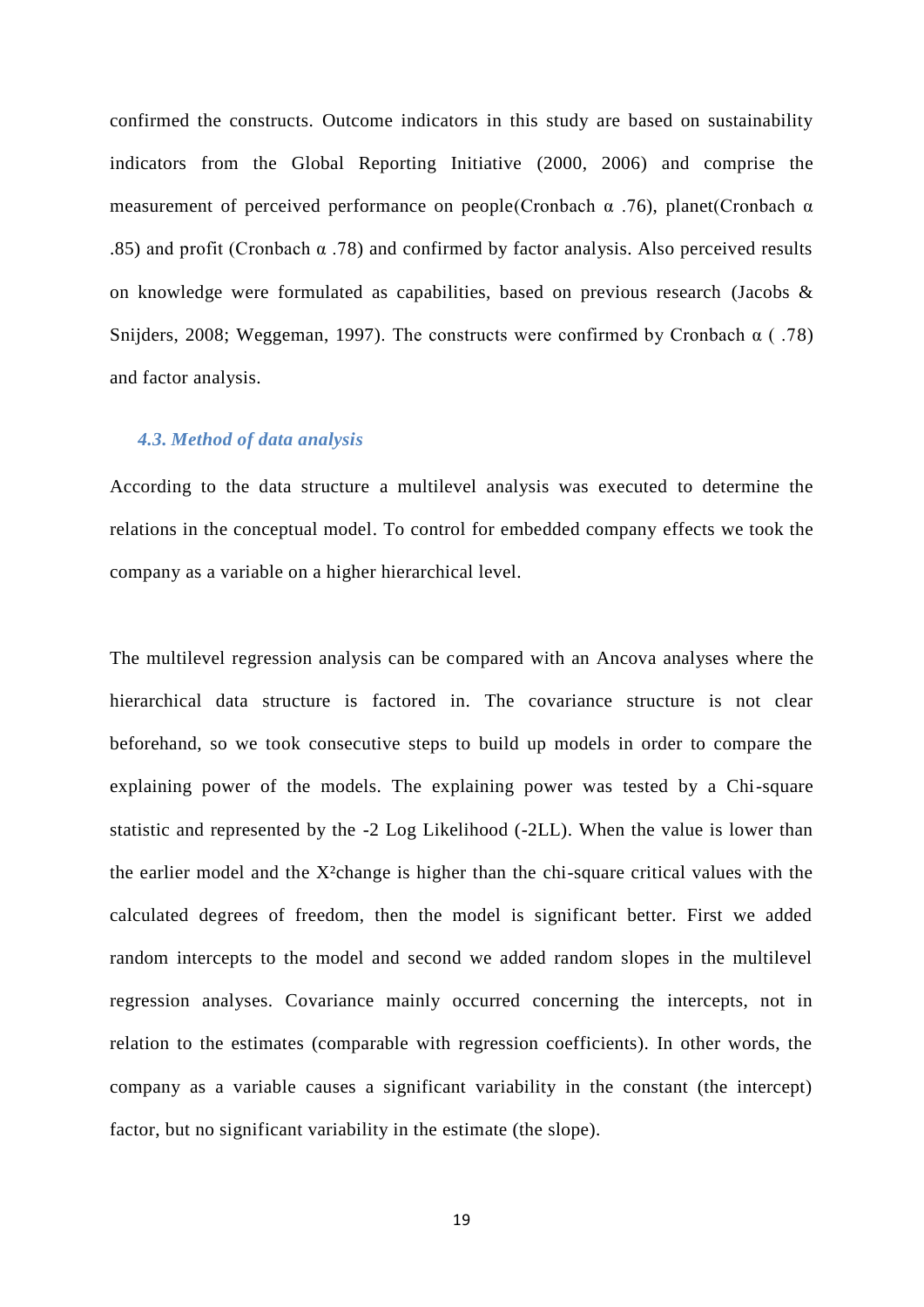To test knowledge as an intermediate factor we executed the four Baron-Kenny steps[\(Baron & Kenny, 1986;](#page-27-9) [Kenny, 2012\)](#page-31-9).

### **5. Analysis and results**

The scores in figure 3 indicate the estimates of the relationships between leadership, knowledge and profit. In all analyses the intercept, the company as control variable, was highly significant with a high estimate, which justifies the multi-level approach.

Concerning hypothesis 1 there is no relationship between directive leadership and profit  $(-.04, p=.67)$ , nor between followership and profit  $(.08, p=.28)$ , both making up the zero hypothesis. Between Self-directive employeeship and profit there is a significant relationship (.43\*\*\*), whereas the shared leadership style is not significant, but as a best linear unbiased estimation (-15,p=.15) it might make sense to take shared leadership into account as a factor influencing profit, albeit negatively. In case of inconsistent mediation it might be that the mediator suppresses the initial variable, while there is a relationship. For the dependent variable profit, the zero-hypothesis 1.0 is rejected and hypothesis 1.1 is supported for the employeeship part; shared leadership indicates a negative influence.

Taking knowledge as the dependent variable (hypotheses 2) the zero hypothesis can be neglected, because there is no relationship of directive leadership or followership with knowledge. Both opposite two styles shared leadership and self-directive employeeship have a significant positive relationship with knowledge; from the two employeeship  $(.36***)$  turns out to have a much higher estimate than leadership  $(.14*)$ . Hypotheses 1.0 is rejected and 1.1 is supported. According to Baron and Kenny step two, the initial variables, shared leadership and self-directive employeeship, are related to the mediator.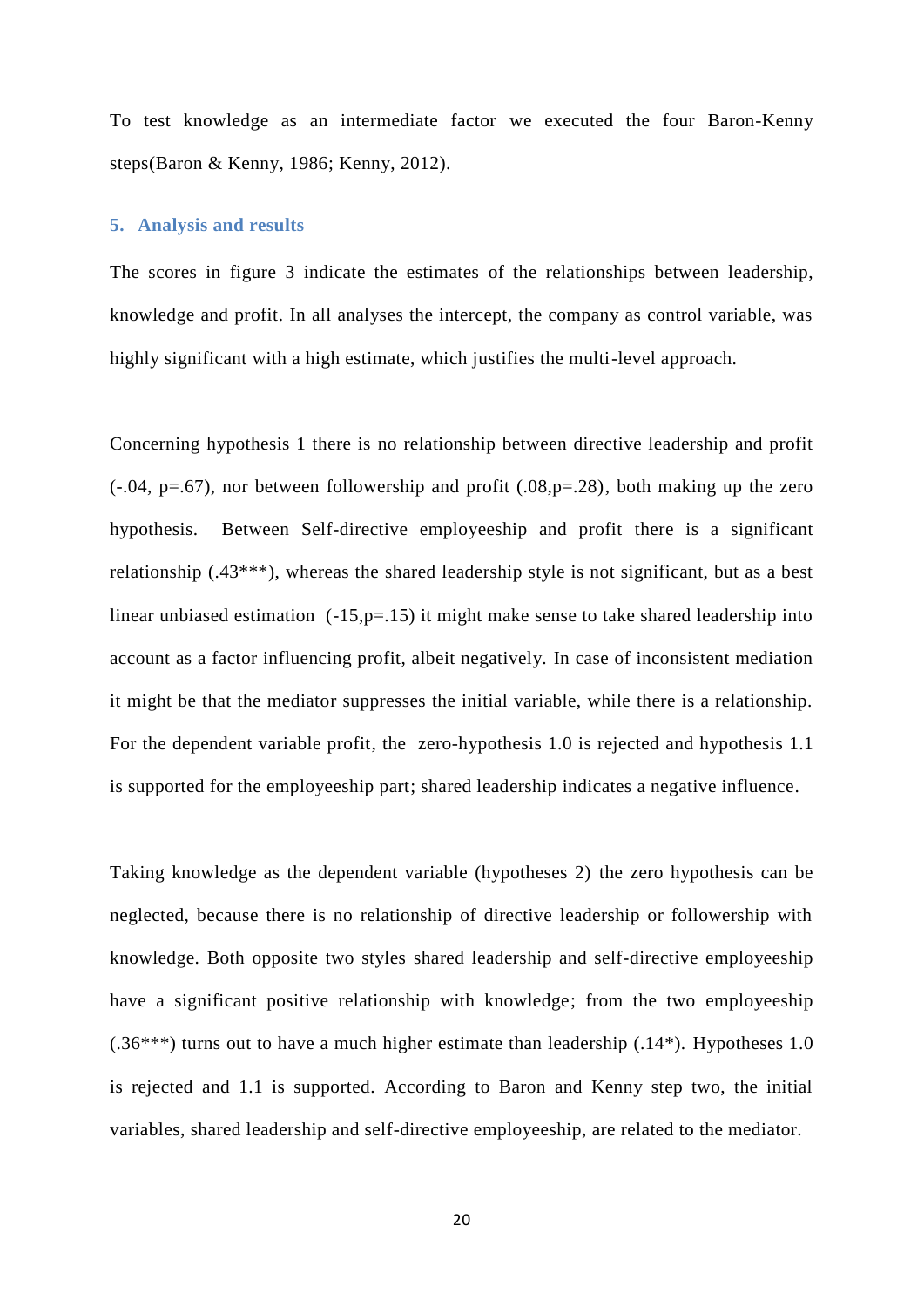The third and fourth step of the Baron and Kenny steps for mediational analysis are taken together in one statistical analysis regarding hypothesis 3. Directive leadership (-  $.07,p=.42$ ) and Followership  $(.09,p=.21)$  don't have any relationship with performance as a logical consequence of the former hypotheses; in fact, they are not applicable. Regarding shared leadership  $(-.20^*)$  and self-directive employeeship  $(.30^{**})$  both show a lower estimate than in hypothesis 1, whereas knowledge (.38\*\*\*) shows a highly significant high estimate. Hypothesis 3.0 is rejected and3.1 and 3.2 are supported; partial mediation by knowledge is demonstrated and knowledge and self-directive employeeship are the most important positive influencing factors for profit.



Figure 3: Results linking leadership to knowledge and profit \*\*\*p<.001, \*\*p<.01, \*p<.05

Concerning the output variable people, Figure 4 shows some peculiar differences. The total effect of directive leadership is significant and the effect of shared leadership is not. The indirect effect of directive leadership  $(.12, p=.10)$  is a little less than the total effect (.15\*), but there is no relationship between directive leadership and knowledge, which indicates no mediation or a small partial mediation by knowledge caused by another variable beyond directive leadership causing knowledge and the outcome [\(Kenny, 2012\)](#page-31-9). Followership doesn't have any relationship in these equations, nor does shared leadership. Self-directive employeeship however shows a total effect (.25\*\*), which is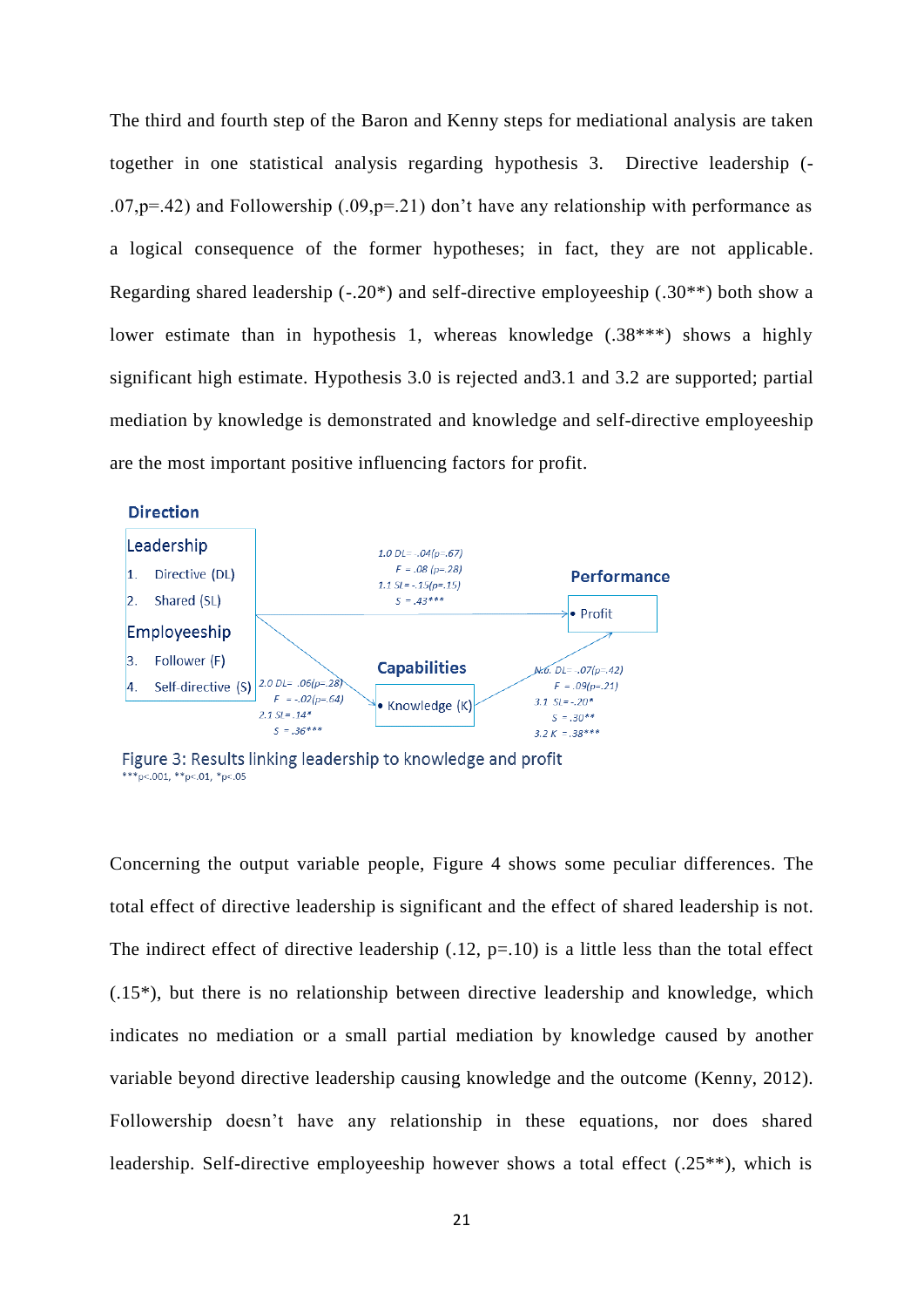completely mediated by knowledge  $(.43***; S =$  decimated and not significant). These results means that, concerning the outcome variable people, hypothesis 1.0 is rejected for followership, but not for directive leadership. Hypothesis 3.0 is rejected, but hypothesis 3.1 is only supported for the self-directive employeeship part, and hypothesis 3.2 is supported. It is questionable if directive leadership is not applicable in step 3.



Figure 4: Results linking leadership to knowledge and people \*\*\*p<.001, \*\*p<.01, \*p<.05

The results for the dependent variable planet in Figure 5 show the same tendencies as with the dependent variable profit. Directive leadership and followership don't have any relationship in the equations. A difference is that now also shared leadership doesn't show a total or an indirect relationship with the outcome. Self-directive employeeship has a significant total effect  $(.33^{**})$ , which is only mediated for a small part  $(.33^{**}$  -/- .27<sup>\*</sup>) by knowledge  $(.18<sup>1</sup>)$ . Concerning the outcome variable planet, hypothesis 1.0 is rejected and 1.1 is supported for the employeeship part. Hypothesis 3.0 is rejected, hypothesis 3.1 is supported for the employeeship part and hypothesis 3.2 is supported.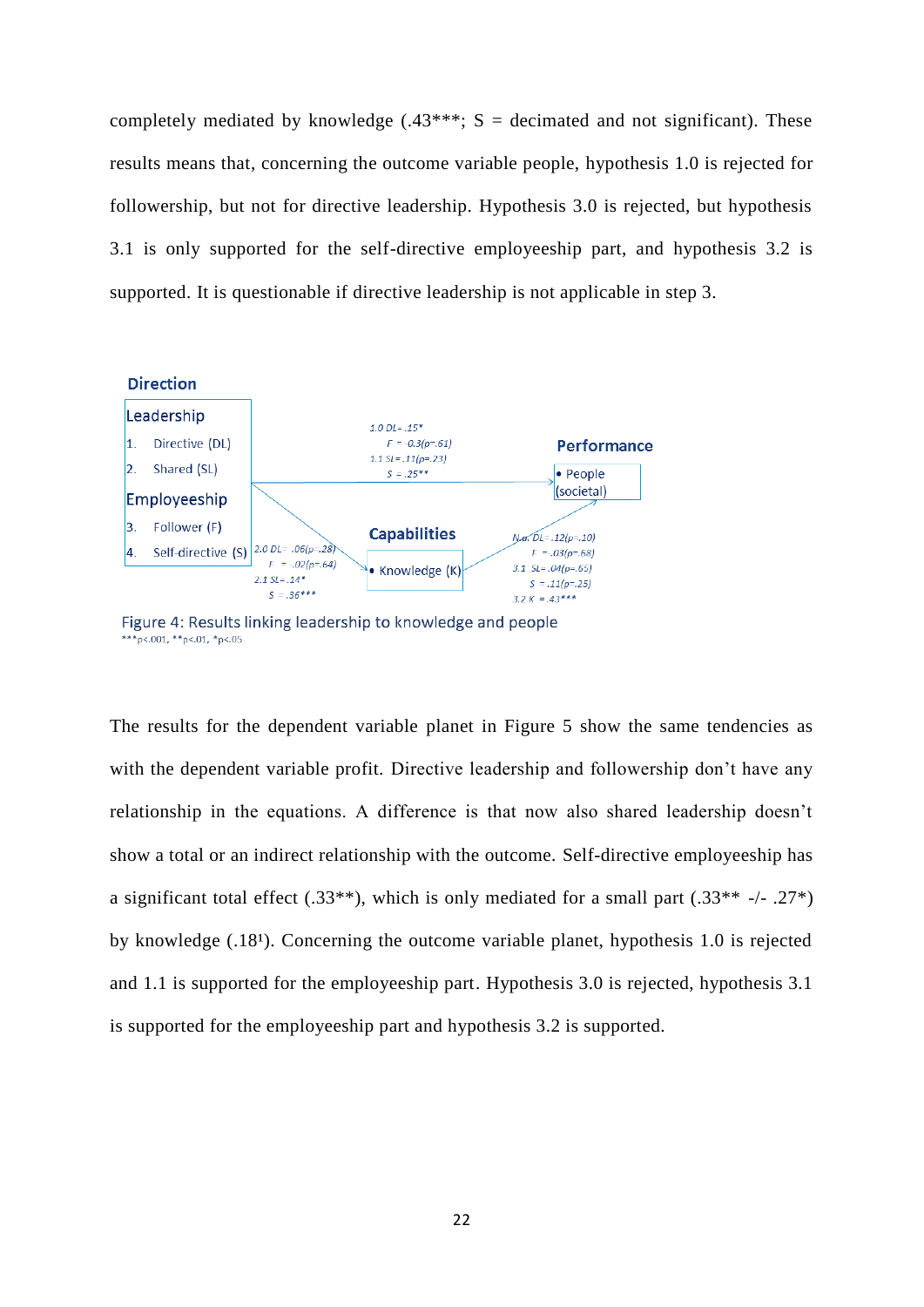

Figure 5: Results linking leadership to knowledge and planet \*\*\*p<.001, \*\*p<.01, \*p<.05,  ${}^{1}p<.1$ 

## **6. Conclusions and discussion**

Knowledge shows to be the most important factor for performance in this study, and turns out to be an intermediate factor between direction and performance. Taken the conceptual model in Figure 1 this research shows as a consequence of this mediation a clockwise direction in achieving knowledge and results, and so it reinforces the RBV. To deepen this conclusion, it should be interesting for further investigation to test knowledge as an intermediate factor between other elements of the competence mix and performance.

This study also supports that knowledge requires shared leadership and self-directive employeeship. More and more knowledge and creating new knowledge is taken as the strategic factor of the utmost importance [\(Nonaka & von Krogh, 2009;](#page-33-5) [Peterson, 2009\)](#page-33-1). This research points out that, contrary to directive leadership and followership, it is shared leadership and self-directive employeeship, which are the ingredients for knowledge and strategic advantage.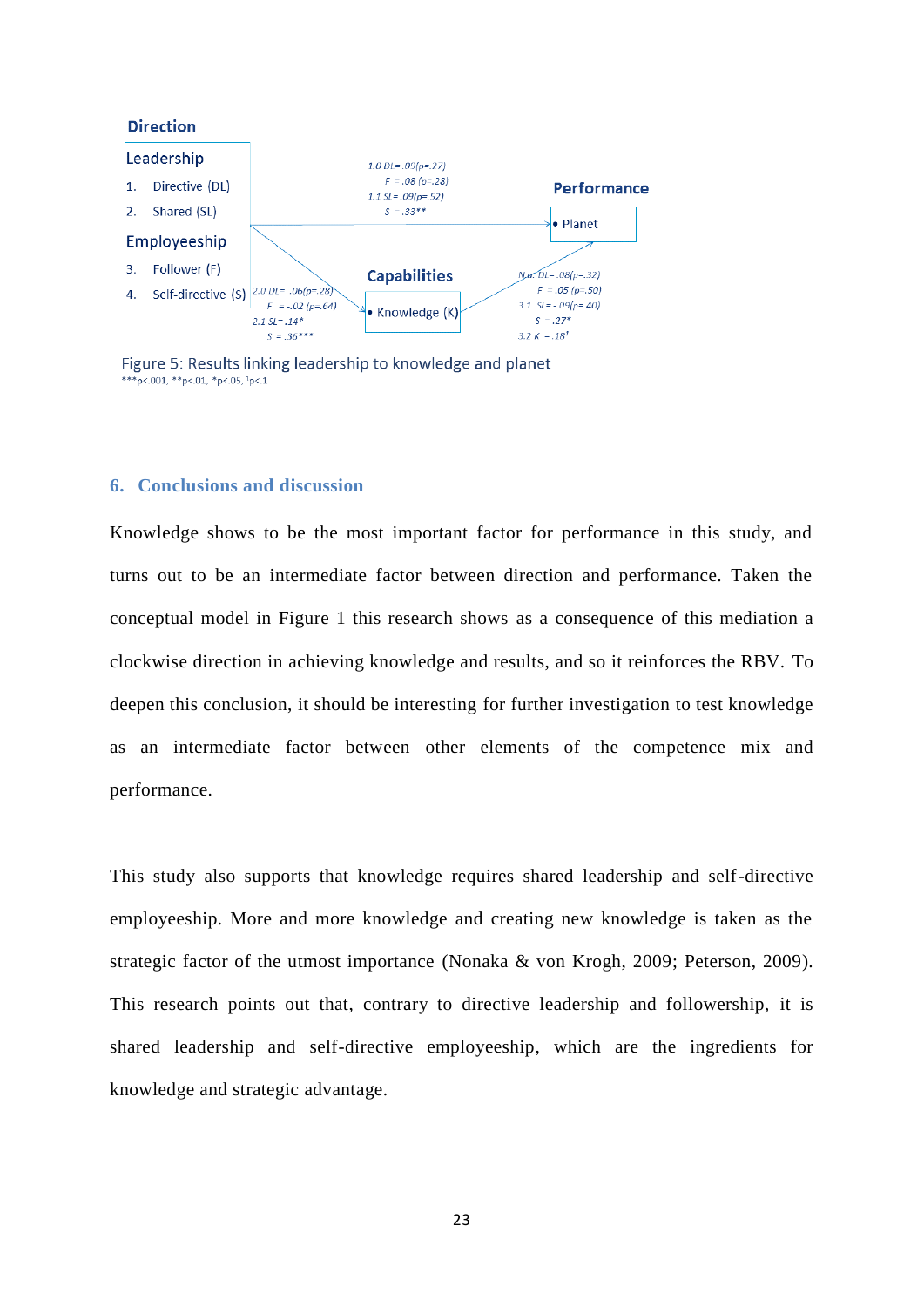More important than leadership are the differences in employeeship. Regarding the scores at the outcome variable profit, 'making the difference' is determined by employeeship style, and not, as the vast amount of leadership literature suggests, by leadership style. The major difference is in contribution between followership and selfdirective employeeship, where followership doesn't show any contribution and selfdirective employeeship has a high and significant estimate both, in creating profit as in creating the organisational capability knowledge. This raises some practical issues: Why do most MD-programmes focus on leadership for their contribution to results, instead of focussing on knowledge creation and involve all the employees in a Human Talent Development and organisation development programme?

Another striking point is the significant negative value of shared leadership in the contribution to performance. The alteration of the minus sign of the shared leadership factor in the discerned equations might explain a low significance in the total effect, while there is a relationship, albeit negative. Of course, workers are merely carrying out and realising the things to get done. But that doesn't explain directive leadership being of no influence or shared leadership having a negative influence. Probably managers stand in the way of self-directive workers or distract them from performing. This is endorsed by parallel research on the same database, where internal hostility (non-cooperative employees and disturbance by managers) has a negative correlation with performance. Of course this distraction is not the case with the follower-style; what is indifferent cannot become more indifferent. This explanation probably is plausible, but it needs additional study.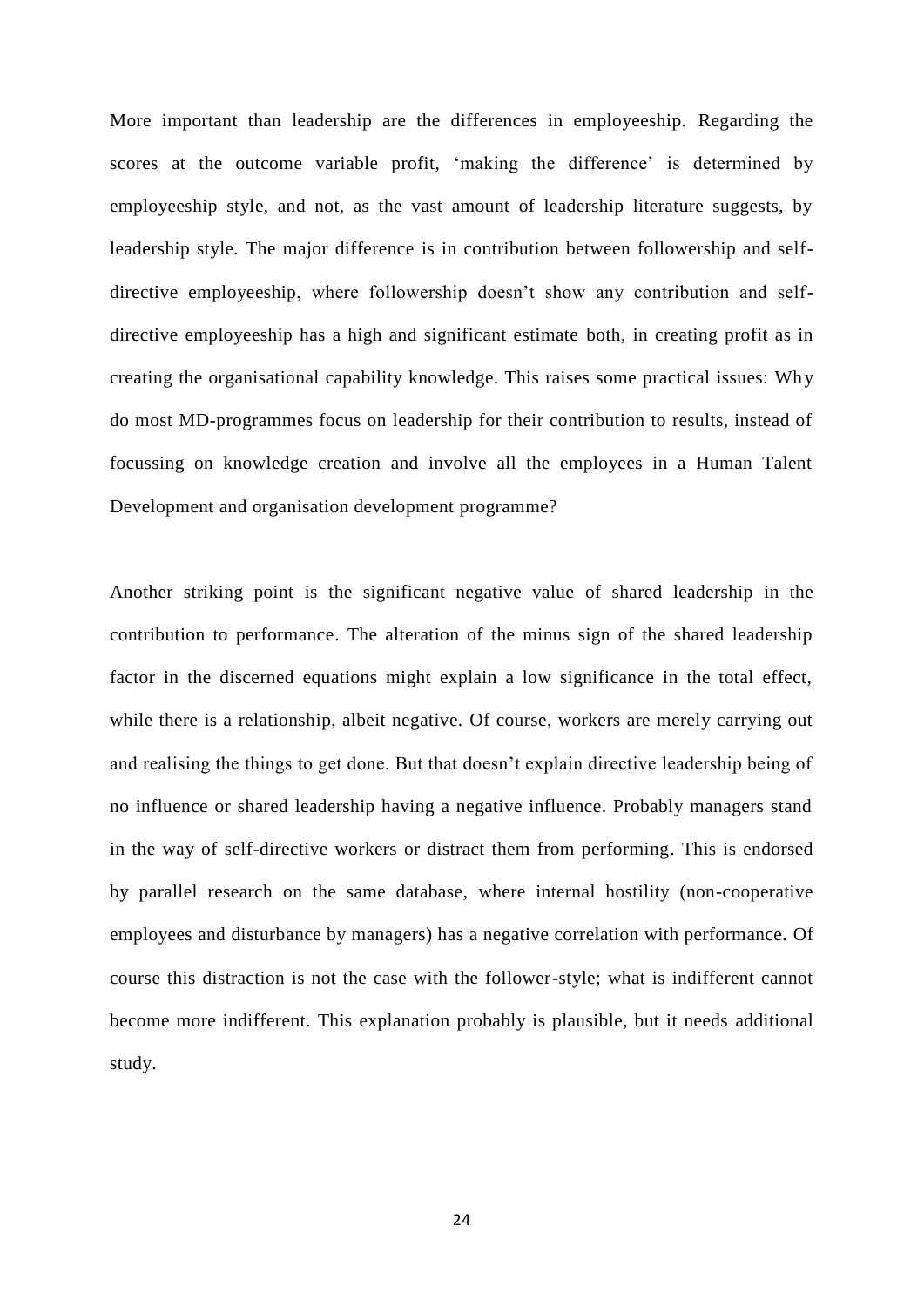With regard to the performance criteria people and planet, there are differences. For the outcome 'people' the influence of self-directive employeeship is almost completely mediated by knowledge, and directive leadership seems to be important and shared leadership not. The explanation could be that societal goals are the individual interests of one leader who directs his personal subjects into the organisation's activities. The positive effect of self-directive employeeship and the non-effect of followership keep the same influence, but the subject is imparted by the directive leader and well adapted by the employees; it is certainly also in the proximity of their daily life. This might imply that societal values are the explaining factor beyond the influence of directive leadership, but other explanations are possible. Concerning the dependent variable 'planet', knowledge is less important and leadership doesn't play any role. The main influencing factor is self-directive employeeship, which could mean that planet deals with not codified knowledge, despite the vast amount of sustainability certification tools (GRI, Breeam, ISO14001, CO2-stairway, SROI, Footprint etc.). This is in concordance with the implicit nature of wicked problems. This might hinder embedding sustainability into a business model or can we expect a differentiation strategy in dealing with sustainability?

Is there a hierarchical bias? In fact, all previous research about followership, distributed leadership, and participative leadership presupposes hierarchy and a decision-taking leader (section 2.3). It is seen by the lens of vertical leadership, like dispersion of responsibilities or reduced sense of stability and security, or as boundary management issues (Von Krogh, Nonaka and Rechsteiner, 2012). Organisations without hierarchy are not common in the mind of managers and employees. Does this mean that the conclusions in this study might even be stronger when organisations and respondents are more used to a practice of empowerment and self-directive employeeship?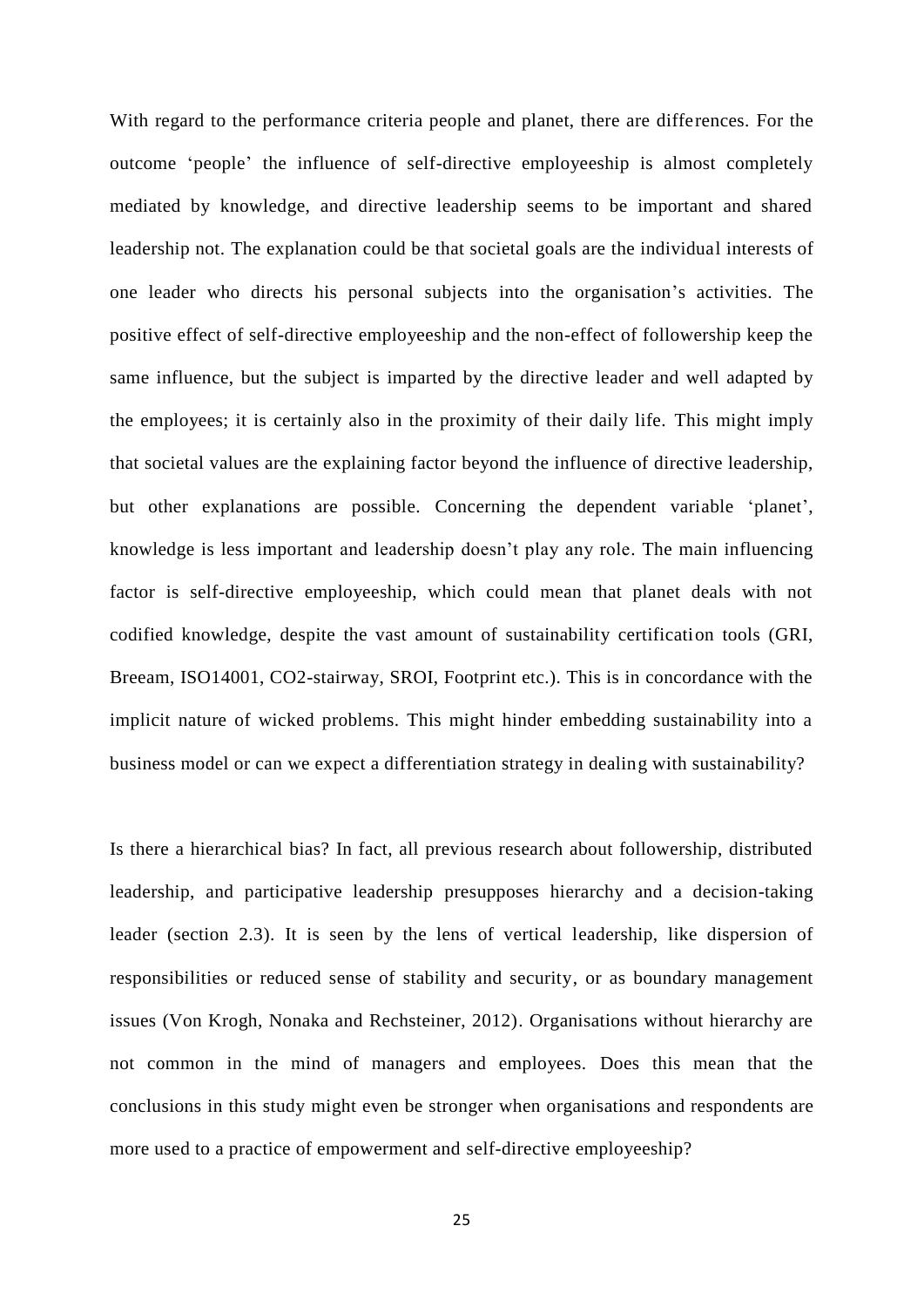Does participative leadership has to develop further to real shared leadership without any hierarchy? The problem with self-managed teams is that experiments in the past not always were very successful. Often the teams still had to cope with hierarchical micromanagement and forgot the connection with the market. Such a practise results in an internal orientation of managers and teams. Probably a shift in leadership style not only requires self-directive employeeship, but also needs adaptation of other components of the organisation. Self-direction of the employee needs probably information or direct contact with the market. Wherefrom do they get the clue for direction? This looks like a crucial difference with self-managed teams. And what does 'shared' mean: is it sharing and consensus between employees and leaders about the direction, or does it mean sharing the direction and meaning with other stakeholders too? This might imply more cooperation and co-creation with the market instead of competition. Then the question arises: What else can be shared? Mutual adaptation of processes, exchange of values and meaning besides product and price, ownership, joint spin offs, closing the cradle to cradle loop, and market development might be the case. Further development and research will shed light on shared business models.

Another issue, which comes along with the development of participative leadership into shared leadership, is the role of the leader or manager. What tasks do come up and what will be the unique value added by leaders when employees are self-directive? This study shows a clear contribution to knowledge development. Although the sample of organisations in this study is representative for the profit sector and a hierarchical bias may occur, the relationship between shared leadership and knowledge is significant and might indicate further developments. Examples of pure shared leadership organisations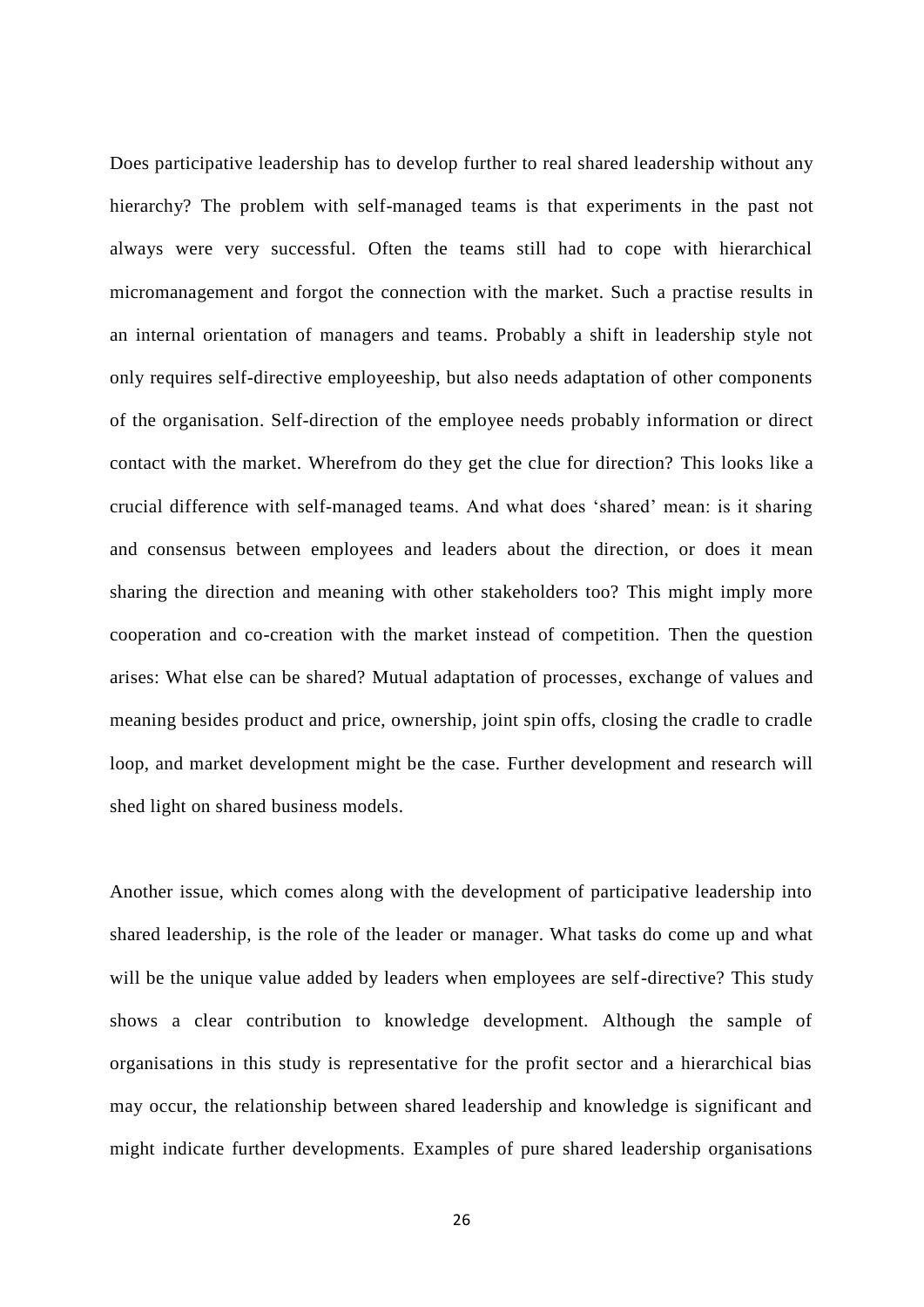are rare and more exploratory research is needed, to say more about the role of leaders and managers in shared leadership and self-directive employeeship organisations.

Finally we have some remarks about the generalisation of the findings. The research was conducted in Dutch companies. According to Hofstede [\(1980\)](#page-31-10) The Netherlands have a strong egalitarian culture, which might influence the results towards shared leadership. This study needs to be done in other countries with a stronger power distance culture to exclude this context dependency. Another context dependency is the stability of the environment. Different leadership behaviours are necessary to support exploration or exploitation [\(Cools, 2005;](#page-28-10) [Jansen, Vera, & Crossan, 2009;](#page-31-11) [Lawrence, Lenk, & Quinn,](#page-32-11)  [2009\)](#page-32-11). Balancing ambiguity is possible in stable environments [\(Lawrence, et al., 2009\)](#page-32-11), but when dynamism augments, organisations don't need more innovation, but less control [\(Crielaard, 2012\)](#page-29-10). It also comprises the scope and depth of the developments: how radical is the change and how many people are involved. For a radical change the classic answer is the need for a turn around, but most fail. Probably this solution is too much connected with industrial mechanical business models. When wicked problems arise and dynamism augments we need something else. Further research is necessary, but in the meantime self-directive employeeship and shared leadership might be concepts in finding a real strategy for (radical, transitional) team centred change in order to cope with adaptive organisations and wicked issues.

# **References**

<span id="page-26-0"></span>Achterbergh, J., & Vriens, D. (2009). *Organizations: Social Systems Conducting Experiments*. Berlin: Springer-Verlag.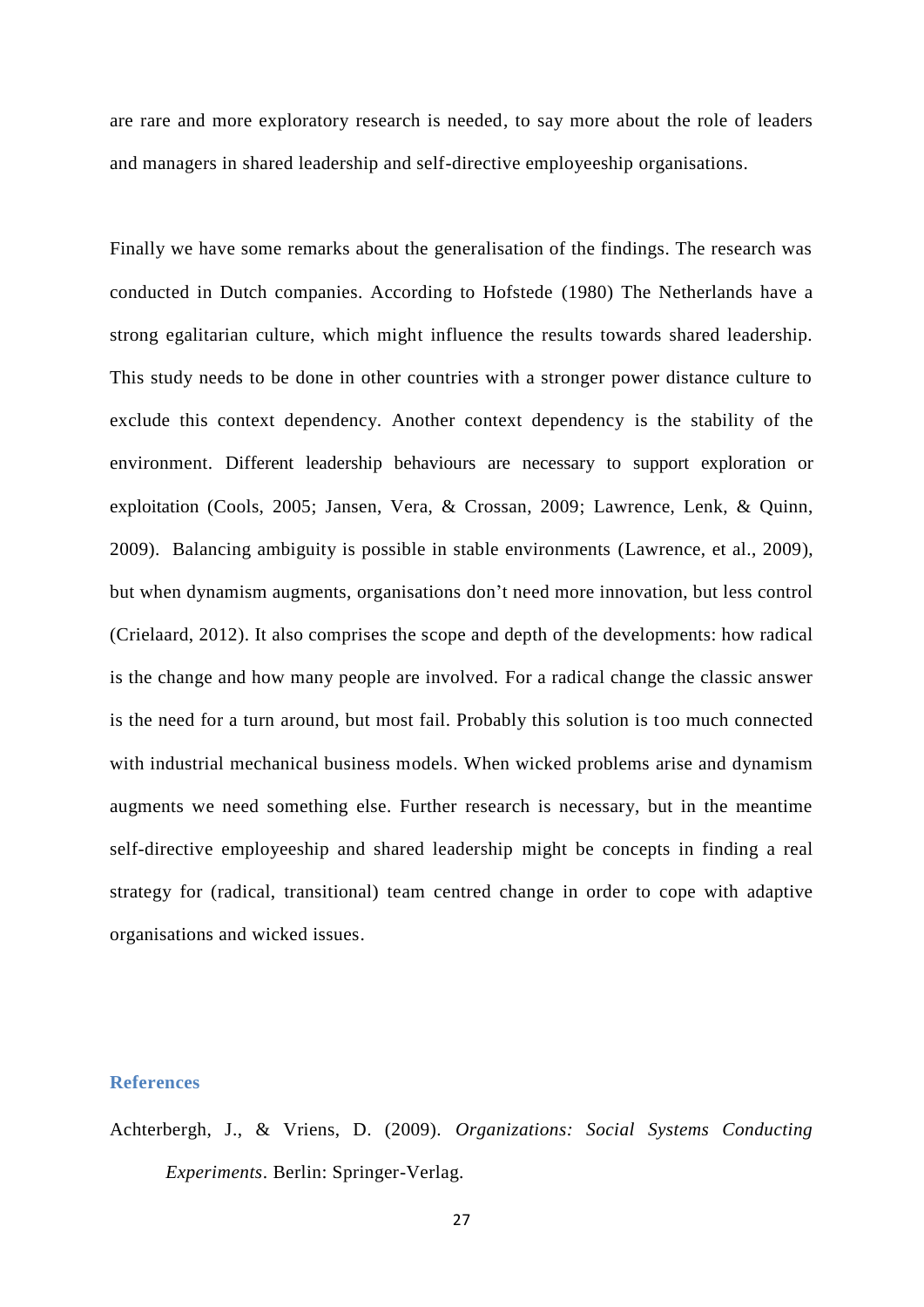- <span id="page-27-8"></span>Alvesson, M., & Svenningsson, S. (2003). The great disappearing act: difficulties in doing 'leadership'. *The Leadership Quarterly, 14*, 359-381.
- <span id="page-27-1"></span>Balconi, M., Pozzali, A., & Viale, R. (2007). The "codification debate" revisited: a conceptual framework to analyze the role of tacit knowledge in economics. *Industrial and Corporate Change, 16*, 823-849.
- <span id="page-27-2"></span>Barney, J. (1991a). Firm Resources and Sustained Competitive Advantage. *Journal of Management, 17*, 99-120.
- <span id="page-27-5"></span>Barney, J. (1991b). Special Theory Forum. The Resouce-Based Model of the Firm: Origins, Implications, and Prospects. *Journal of Management, 17*, 97-98.
- <span id="page-27-9"></span>Baron, R. M., & Kenny, D. A. (1986). The Moderator-Mediator Variable Distinction in Social Psychological Research: Conceptual, Strategis, and Statistical Considerations. *Journal of Personality and Social Psychology, 51*, 1173.
- <span id="page-27-4"></span>Bass, B. M. (1985). *Leadership and performance beyond expectations*. New York: Free Press.
- <span id="page-27-6"></span>Beck, A. P. (1981). A study of group phase development and emergent leadership. *Group Dynamics: Theory, Research and Practice, 5*, 48-54.
- <span id="page-27-7"></span>Bennet, N., Wise, C., Woods, P. A., & Harvey, J. A. (2003). *Distributed Leadership*. Nottingham: National College of School Leadership.
- <span id="page-27-0"></span>Berends, H., & Weggeman, M. (2002). Kennis, kennisdefinities en kennismanagement. In P. v. Baalen, M. Weggeman & A. Witteveen (Eds.), *Kennis en management*. Schiedam: Scriptum.
- <span id="page-27-3"></span>Bertlett, J., Johansson, C. R., & Arvidsson, M. (2011). Employeeship concept: an interactive model of work relationships focused on leader and follower behaviors. In J. Bertlett (Ed.), *An Employeeship Model and its Relation to Psychological*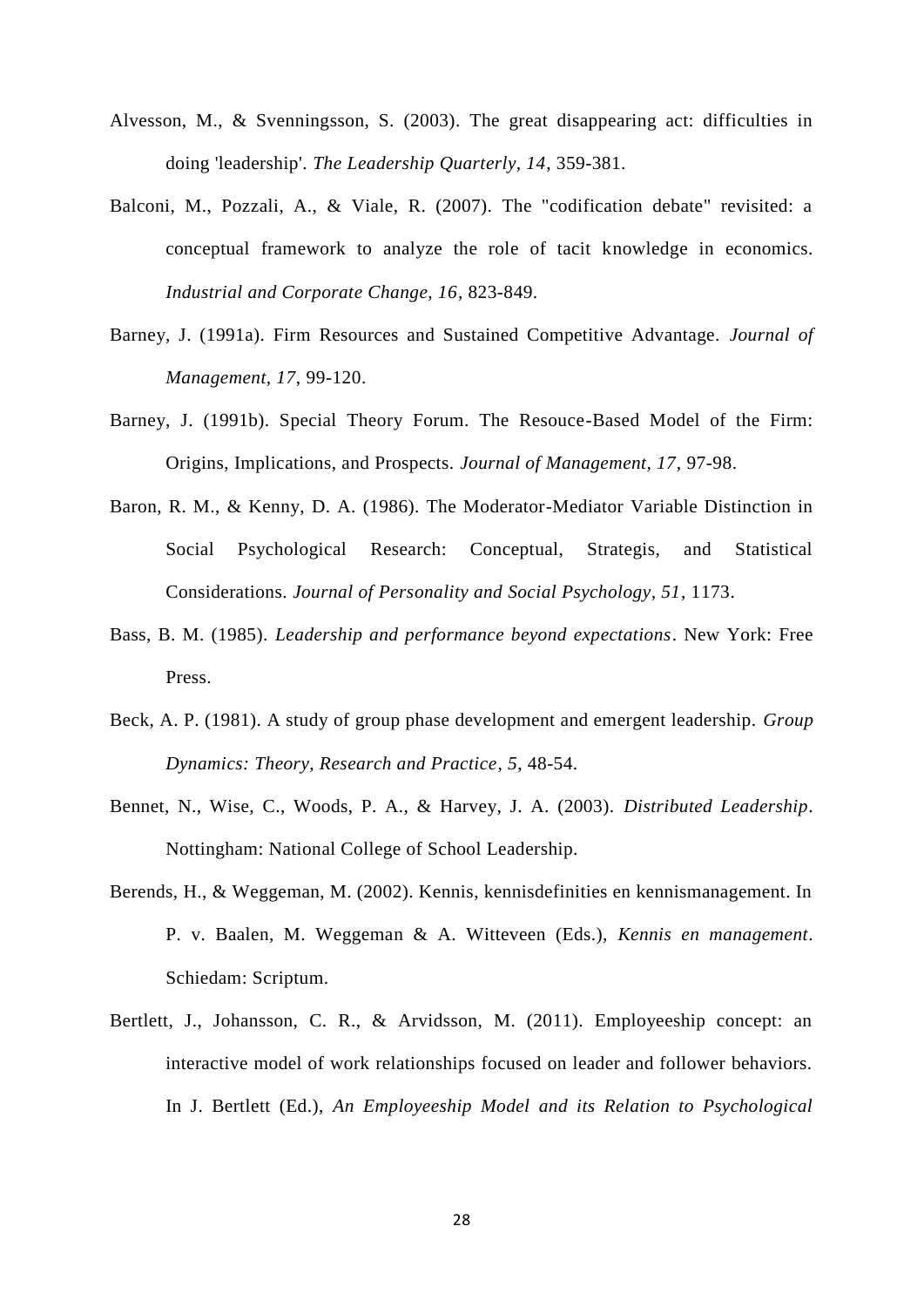*Cllimate: A Study of Congruence in the Behavior of Leaders and Followers*. Lund: Lund University.

- <span id="page-28-4"></span>Bertlett, J., Johansson, C. R., Arvidsson, M., & Jern, S. (2012). A two-way approach of congruent behavior between leaders and staff in the employeeship context. *Leadership and Organizational Development Journal, 33*, 428-446.
- <span id="page-28-7"></span>Bolden, R. (2011). Distributed leadership in Organizations: A review of Theory and Research. *International Journal of Mangement Reviews, 13*, 251-269.
- <span id="page-28-0"></span>Bolwijn, P. T., & Kumpe, T. (1989). Wat komt na flexibiliteit? De industrie in de jaren negentig. *M&O, Tijdschrift voor Management en Organisatie*, 91-111.
- <span id="page-28-5"></span>Burns, J. M. (1978). *Leadership*. New York: Harper and Row.
- <span id="page-28-1"></span>Camillus, J. C. (2008). Sategy as a wicked problem. *Harvard Businees Review*.
- <span id="page-28-8"></span>Carson, J. B., Tesluk, P. E., & Marrone, J. A. (2007). Shared leadership in teams: An investigation of antecedent conditions and performance. *Academy of Management journal*, 1217-1234.

<span id="page-28-3"></span>Clippinger, J. H. (1999). *The Biology of Business*: Jossey-Bass Publishers.

- <span id="page-28-6"></span>Collins, J. (2001). *Good to great. Why some companies make the leap ... and others don't*. London: Random House.
- <span id="page-28-2"></span>Conklin, J. (2005). *Dialogue Mapping: Building Shared Understanding of Wicked Problems*: Wiley.
- <span id="page-28-10"></span>Cools, K. (2005). *Controle is goed, vertrouwen nog beter: Over bestuurders en corporate governance*. Assen: Koninklijke Van Gorcum.
- <span id="page-28-9"></span>Crielaard, J. P. (2006a). Duurzame organisatievormen. In M. Setz & T. W. Den Hoed (Eds.), *Models: Businessmodellen met body*. Amsterdam: Rozenberg Publishers.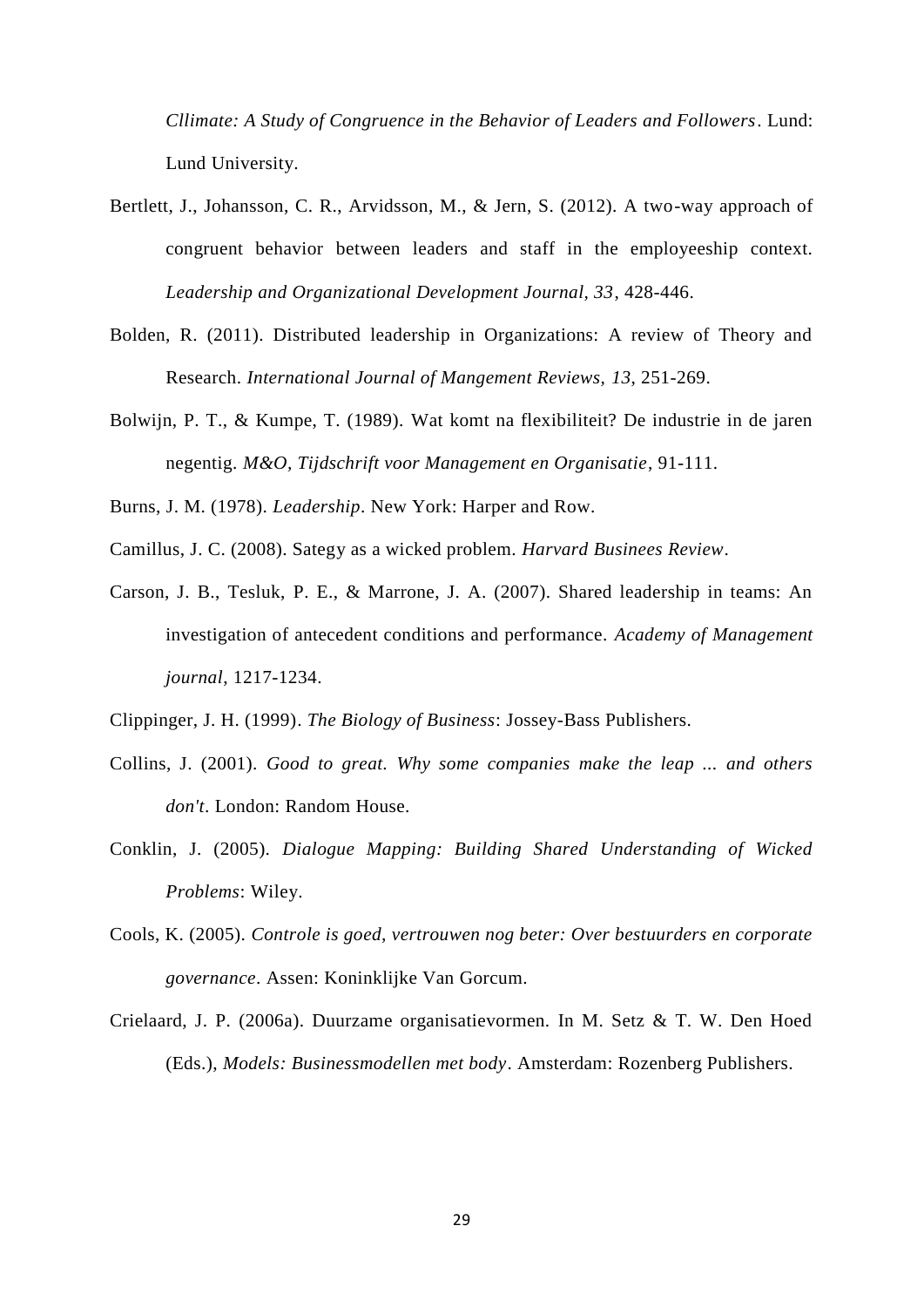- <span id="page-29-0"></span>Crielaard, J. P. (2008a). Innovation and sustainability: Create the innovative organisation In *8th International Conference on Management in AgriFood Chains and Networks*. Ede: Wageningen University and Research Centre, the Netherlands.
- <span id="page-29-10"></span>Crielaard, J. P. (2012). Fit or Failure: Strategic fit bt Employee-Market-Connection. In *Social Innovation for Competitiveness, Organizational Performance and Human Excellence* Rotterdam: EURAM, European Academy of Management.
- <span id="page-29-5"></span>Day, C. (2009). The Impact of School Leadership on Pupil Outcomes: Final Report. In: Nottingham: Department for Chilren, Schools and Families.
- <span id="page-29-7"></span>Day, D. V. (2000). Leadership Development: a Review in Context. *The Leadership Quarterly, 11*, 581-613.
- <span id="page-29-1"></span>de Sitter, L. U. (1994). *Synergetisch Produceren*. Assen: Van Gorcum.
- <span id="page-29-9"></span>De Vaus, D. A. (2008). *Research Design in Social Research*. London: SAGE Publications Ltd.
- <span id="page-29-8"></span>De Waal, A. (2010). The characteristics of a High Performing Organization. In. Maastricht: Center for Organizational Performance.
- <span id="page-29-3"></span>Denis, J. L., Lamothe, L., & Langley, A. (2001). The dynamics of collective leadership and strategic change in pluralistic organizations. *Academy of Management journal, 44*, 809-837.
- <span id="page-29-4"></span>Drath, W. H., McCauley, C. D., Palus, C. J., Van Velsor, E., OÇonnor, P. M. G., & McGuire, J. B. (2008). Direction, Alignment, Commitment: Toward a more Integrative Ontology of Leadership. *The Leadership Quarterly, 19*, 635-653.
- <span id="page-29-2"></span>Emery, F. E., & Trist, E. L. (1972). *Towards a social ecology:Contextual appreciation of the future in the present*. New York: Plenum.
- <span id="page-29-6"></span>Fairhurst, G. T., & Grant, D. (2010). The social constructions of leadership: a sailing guide. *Management Communication Quarterly, 24*, 171-210.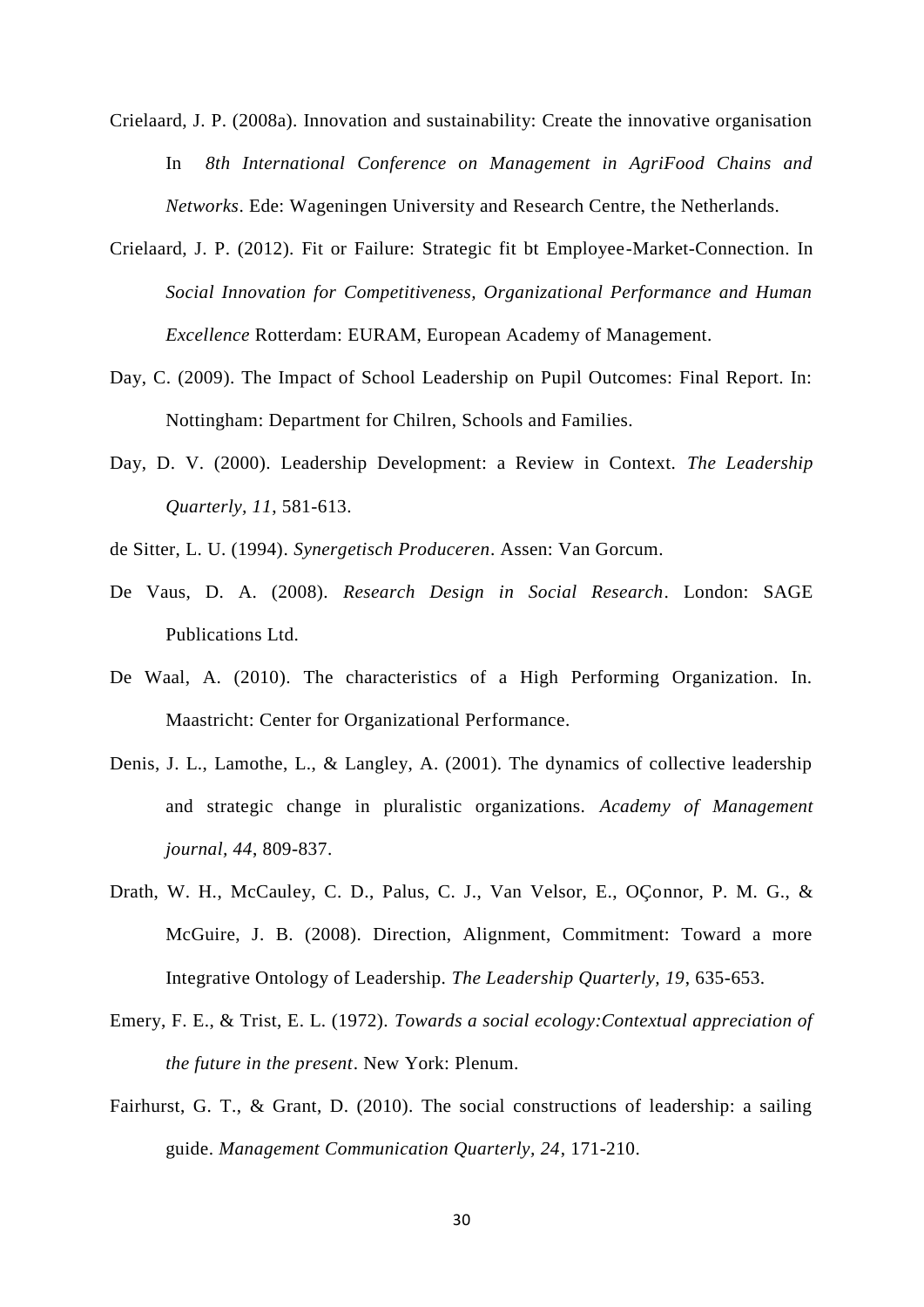- <span id="page-30-10"></span>Field, A. (2009). *Discovering Statistics Using SPSS* (3rd ed.). London: SAGE Publications Ltd.
- <span id="page-30-6"></span>Gibb, C. A. (1954). Leadership. In G. Lindzey (Ed.), *Handbook of social psychology* (Vol. 2, pp. 877-917). Reading, MA: Addison-Wesley.
- <span id="page-30-3"></span>Gibson, J. J. (1977). The Theory of Affordances. In R. Shaw & J. Branfort (Eds.), *Perceiving, Acting and Knowing: Toward an Ecological Psychology* (pp. 67-82). Hillsdale, NJ: Lawrence Erlbaum.
- <span id="page-30-9"></span>Gordon, R. D. (2010). Dispersed leadership: exploring the impact of antecedent forms of power using a communicative framework. *Management Communication Quarterly, 24*, 260-287.
- <span id="page-30-4"></span>Gorman, M. E. (2002). Types of knowledge and their roles in technology transfer. *Journal of Technology Transfer*, 219-231.
- <span id="page-30-1"></span>Gourlay, S. (2006). Conceptualizing knowledge creation: a critique of Nonaka's theory. *Journals of Management Studies*, 1415-1436.
- <span id="page-30-0"></span>Grant, R. M. (1996). Toward a Knowledge-Based Theory of the Firm. *Strategic Management Journal, 17*, 109-122.
- <span id="page-30-5"></span>Greenleave, R. K. (2002). *Servant-leadership: A journey into the nature of ligitimate power and greatness* (25 ed.). New York: Paulist Press.
- <span id="page-30-11"></span>GRI. (2000, 2006). G3 guidelines: Sustainability Reporting Guidelines. In. Amsterdam: Global Reporting Initiative.
- <span id="page-30-7"></span>Gronn, P. (2000). Distributed properties: a new architecture for leadership. *Educational Management Administration & Leadership, 28*, 317-338.
- <span id="page-30-2"></span>Habermas, J. (1984). *The Theory of Communicative Action*. Boston: Beacon Press.
- <span id="page-30-8"></span>Hargreaves, A., & Fink, D. (2008). Distributed Leadership: democracy or delivery? *Journal of Educational Administration, 46*, 229-240.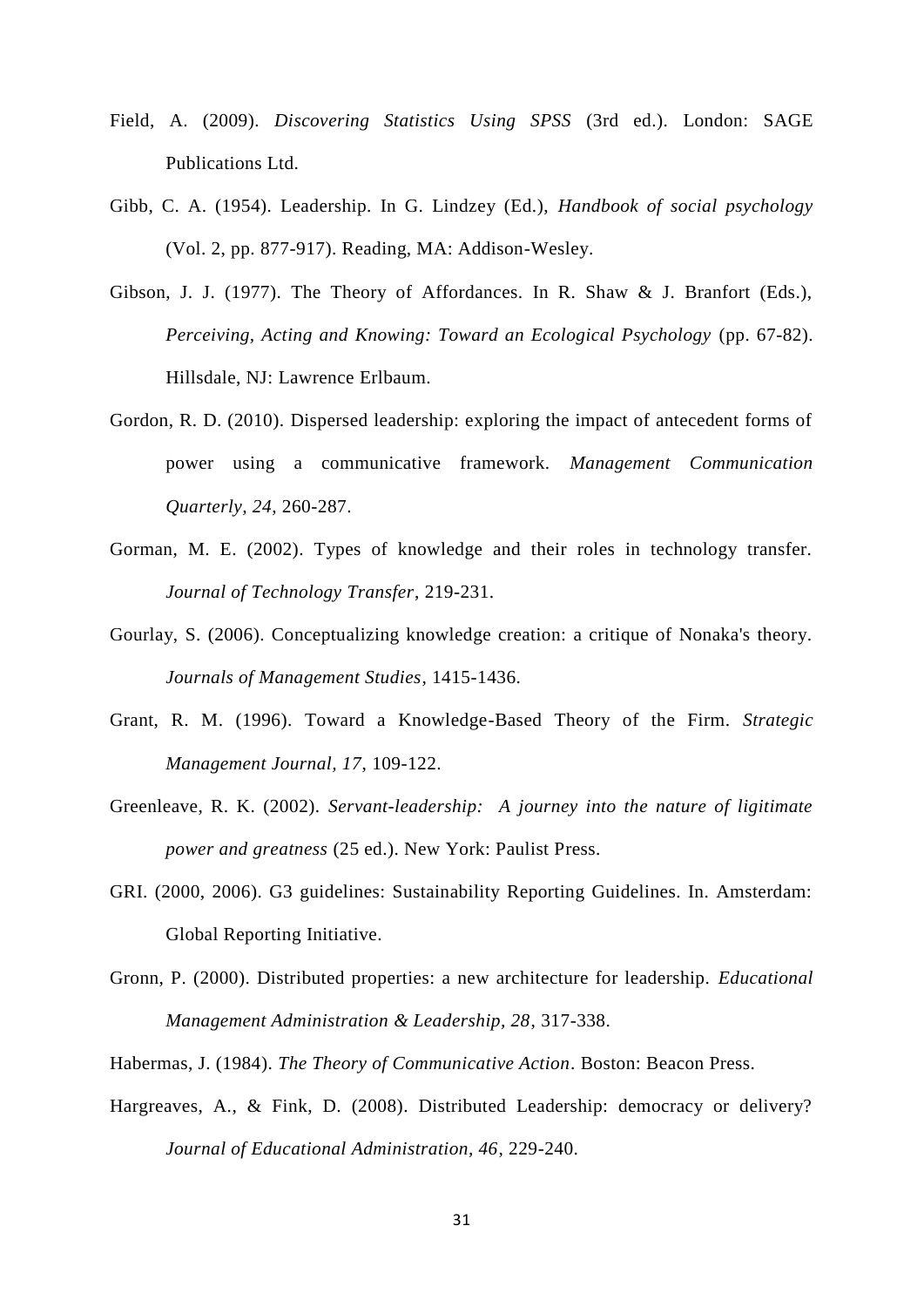- <span id="page-31-6"></span>Hatcher, R. (2005). The Distribution of Leadership and Power in Schools. *British Journal of Sociology of Education, 26*, 253-267.
- <span id="page-31-5"></span>Heenan, D., & Bennis, W. (1999). *Co-Leaders: The Power of Great Paertnerships.* Hoboken: Wiley.
- <span id="page-31-2"></span>Hernandez, M., Eberly, M. B., Avolio, B. J., & Johnson, M. D. (2011). The loci and machanisms of leadership: Exploring a more comprehensive view of leadership theory *The Leadership Quarterly, 22*, 1165-1185.
- <span id="page-31-3"></span>Hersey, P., & Blanchard, K. H. (1977). *Management of Organizational Behaviour 3rd edition: Utilizing Human Resources*. New Jersey: Prentice Hall.
- <span id="page-31-10"></span>Hofstede, G. (1980). *Culture's consequences : international differences in work-related values* (Vol. 5). Beverly Hills London New Dehli: Sage.
- <span id="page-31-0"></span>Holling, C. S. (1973). Resilience and stability of ecological systems. *Annual Rev Ecological Systems, 4*, 1-23.
- <span id="page-31-8"></span>Jacobs, D., & Snijders, H. (2008). *Innovatieroutine: Hoe managers herhaalde innovatie kunnen stimuleren*. Assen: Van Gorcum.
- <span id="page-31-11"></span>Jansen, J. J. P., Vera, D., & Crossan, M. (2009). Strategic leadership for exploration and exploitation: The moderating role of environmental dynamism. *The Leadership Quarterly, 20*, 5-18.
- <span id="page-31-1"></span>Johnson, B., Lorenz, E., & Lundvall, B. A. (2002). Why all this fuss about codified and tacit knowledge? *Industrial and Corporate Change*, 245-262.
- <span id="page-31-4"></span>Katzenbach, J. R., & Smith, D. K. (1992). *The Wisdom of Teams: Creaqting the High-Performance Organization*: Harvard Business School Press.

<span id="page-31-7"></span>Kelly, S. (2008). Leadership: a categorically mistake? *Human Relations, 61*, 763-782.

<span id="page-31-9"></span>Kenny, D. A. (2012). Mediation. In.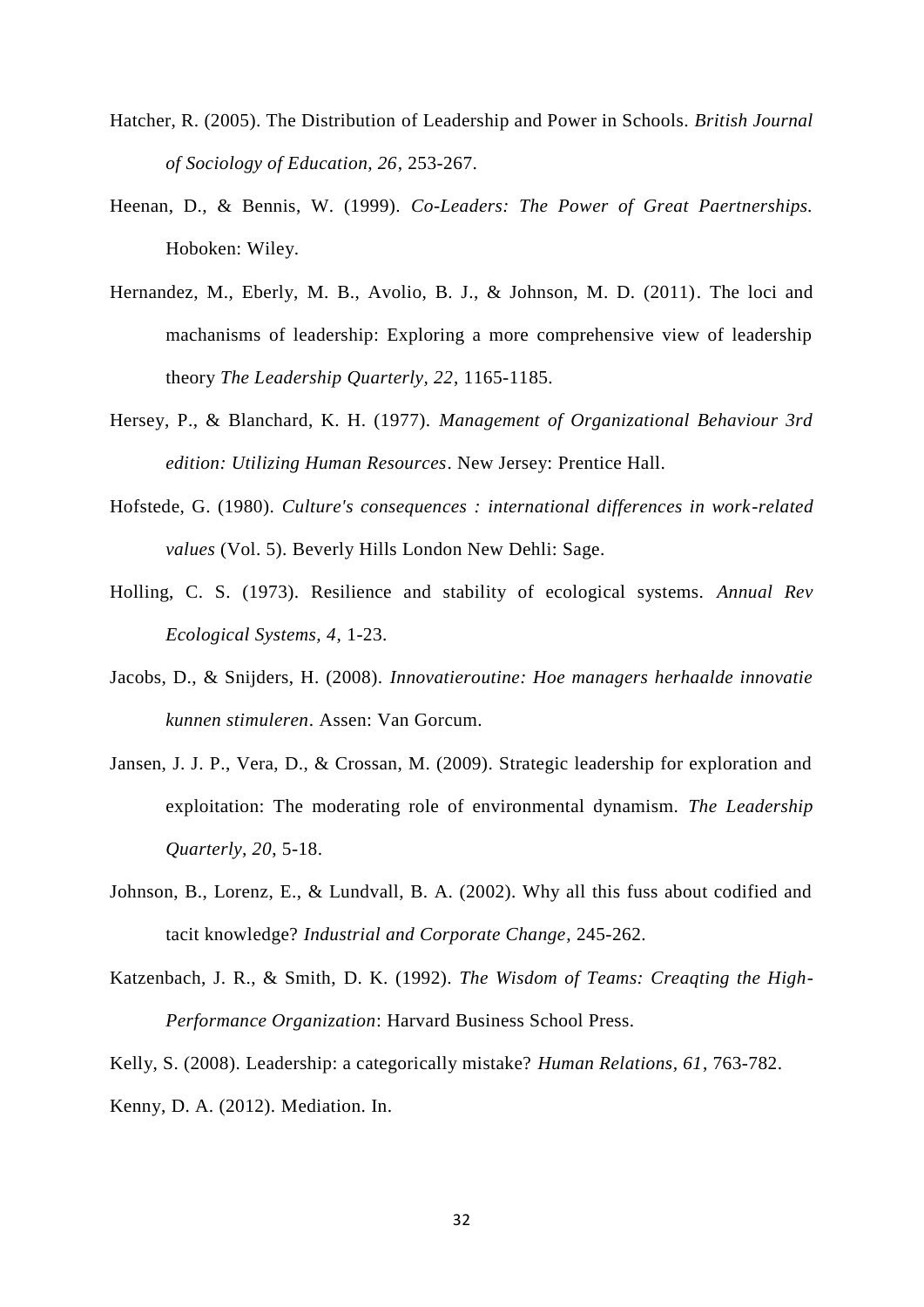- <span id="page-32-7"></span>Kets de Vries, M. F. R. (2009). *Sex, Money, Happiness and Death: The Quest for Authenticity*. Basingstoke: Palgrave MacMillan Ltd.
- <span id="page-32-11"></span>Lawrence, K. A., Lenk, P., & Quinn, R. E. (2009). Behavioral complexity in leadership: The psychometric properties of a new instrument to measure behavioral repertoire. *The Leadership Quarterly*, 87-102.
- <span id="page-32-0"></span>Leijnse, F. (2006). Centrum voor Sociale Innovatie, Flexibel organiseren, Dynamisch managen, Slimmer werken. In: NCSI.
- <span id="page-32-9"></span>Louis, K. S., Mayrowtz, D., Smiley, M., & Murphy, J. (2009). The role of sensemaking and trust in developing distributed leadership. In A. Harris (Ed.), *Distributed Leadership* (pp. 157-180). Dordrecht: Springer.
- <span id="page-32-3"></span>Luhmann, N. (1984). *Soziale Systeme: Grundriss einer algemeinen Theorie*. Frankfurt: Suhrkamp.
- <span id="page-32-8"></span>McGregor, D. (1960). *The Human Side of the Enterprise*. New York: McGraw-Hill.
- <span id="page-32-4"></span>Mintzberg, H. (2004). Enough leadership. *Harvard Business Review, 82*.
- <span id="page-32-5"></span>Mintzberg, H., Ahlstrand, B., & Lampel, J. (1998). *Strategy Safari: A Guided Tour Through the Wilds of Strategic Management*. New Jersey: Prentice Hall.
- <span id="page-32-6"></span>Mintzberg, H., & Waters, J. A. (1985). Of Strategies: Deliberate and Emergent. *Strategic Management Journal, 6*, 257-272.
- <span id="page-32-10"></span>Møller, C. (1994). Employeeship: the necessary prerequisite for empowerment. *Empowerment in Organizations, 2*, 4-13.
- <span id="page-32-2"></span>Nelson, R., & Winter, S. (1982). *An Evolutionary Theory of Economic Change*. Cambridge, MA. : Belknap Press.
- <span id="page-32-1"></span>Nonaka, I., & Takeuchi, H. (1995). *The Knowledge-Creating Company: How Japanese Companies Create the Dynamics of Innovation*. Oxford: Oxford University Press.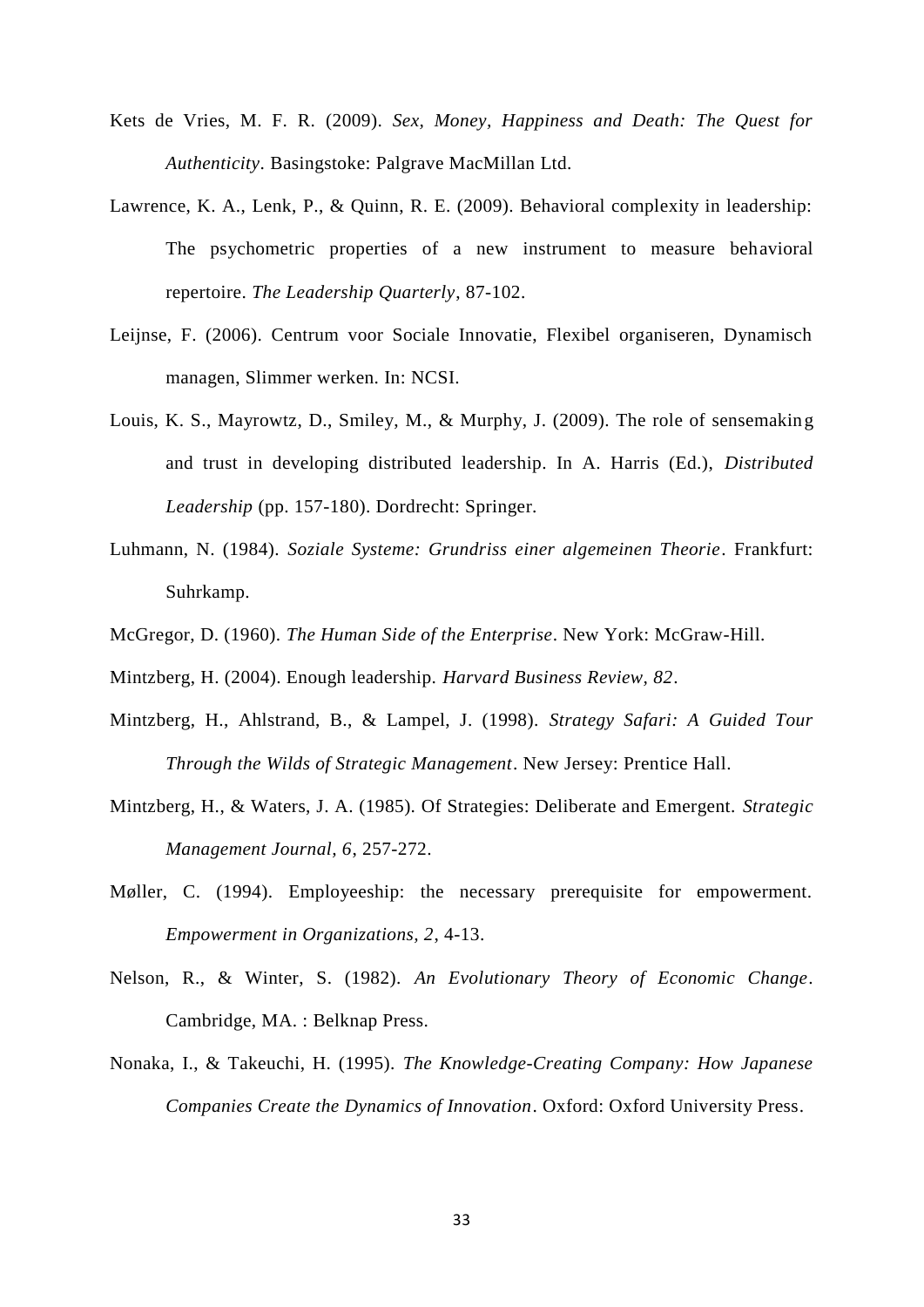- <span id="page-33-5"></span>Nonaka, I., & von Krogh, G. (2009). Tacit Knowledge and Knowledge Conversion: Controversy and Advancement in Organizational Knowledge Creation Theory. *Organization Science, 20*, 635-652.
- <span id="page-33-9"></span>Pearce, C. L., & Conger, J. A. (2003). *Shared leadership: Reframing the hows and whys of leadership*. Thousand Oaks, CA: Sage Publications.
- <span id="page-33-10"></span>Pearce, C. L., Conger, J. A., & Locke, E. A. (2008). Shared leadership theory. *The Leadership Quarterly, 19*, 622-628.
- <span id="page-33-11"></span>Pearce, C. L., & Manz, C. C. (2005). The new silver bullets of leadership: The importance of self- and shared leadership in knowledge work. *Organizational Dynamics, 34*, 130-140.
- <span id="page-33-2"></span>Pearce, C. L., Manz, C. C., & Sims, H. P. (2009). Is Shared Leadership the Key to Team Success? *Organizational Dynamics, 38*, 234-238.
- <span id="page-33-1"></span>Peterson, H. C. (2009). Transformational supply chains and the 'wicked problem'of sustainability: aligning knowledge, innovation, entrepreneurship, and leadership. *Journal on Chain and Network Science, 9*, 71-82.
- <span id="page-33-6"></span>Polanyi, M. (1958). *Personal Knowledge: Towards a Post-critical Philosophy*. London: Routledge and Kegan Paul.
- <span id="page-33-3"></span>Polanyi, M. (1966). *The Tacit Dimension*. New York: Doubleday.
- <span id="page-33-0"></span>Rittel, H., & Webber, M. (1973). Dilemmas in a general theory of planning. *Elsevier Policy Sciences*, 155-169.
- <span id="page-33-8"></span>Rosenthal, C. S. (1998). Determinants of collaborative leadership: Civic engagement, gender or organizational norms? *Political Research Quarterly, 51*, 847-868.
- <span id="page-33-4"></span>Ryle, G. (1949). *The Concept of Mind*. London: Hutchinson.
- <span id="page-33-7"></span>Teece, D. J., Pisano, G., & Shuen, A. (1997). Dynamic Capabilities and Strategic Management. *Strategic Management Journal, 18*, 509-533.